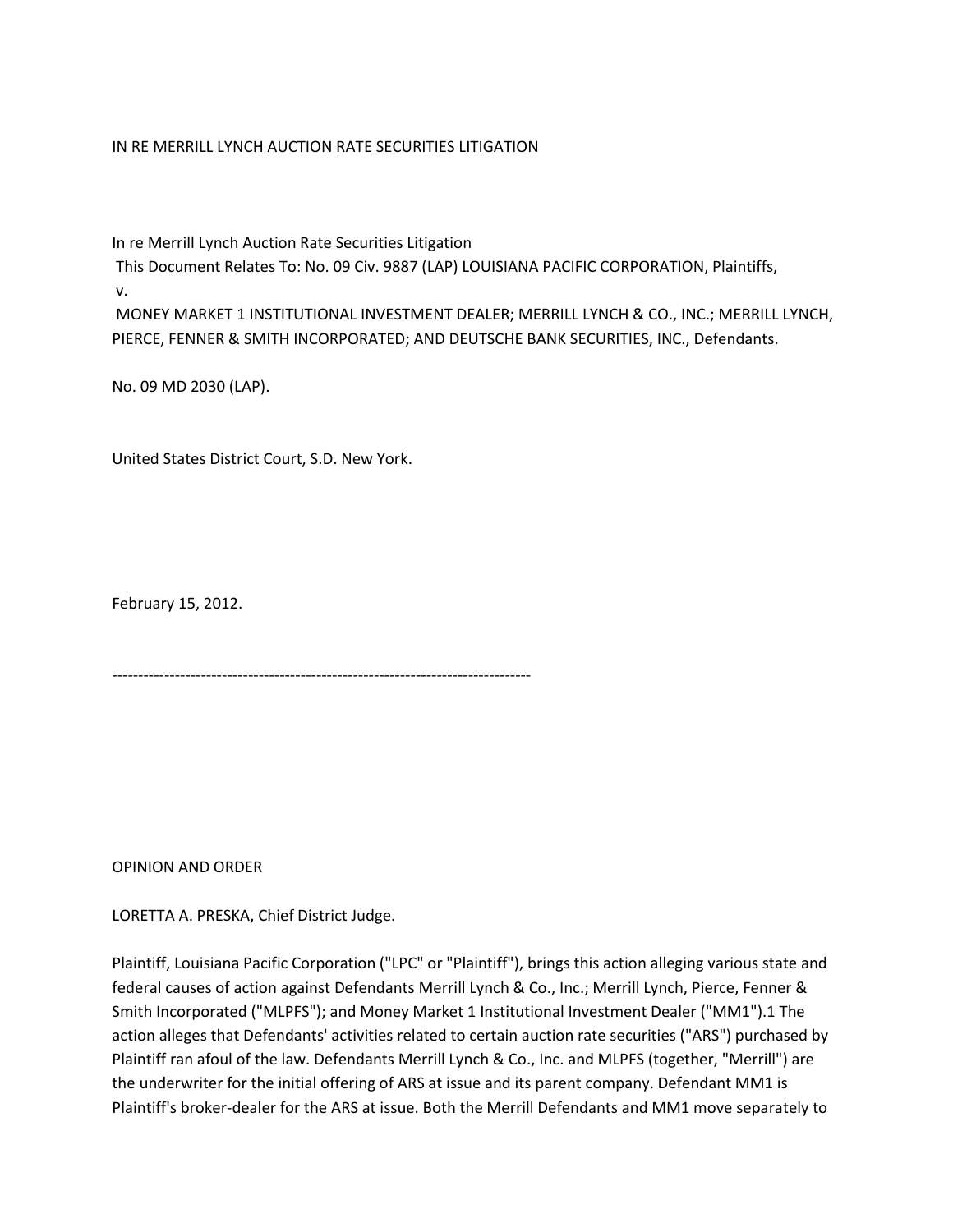dismiss under Federal Rule of Civil Procedure 12(b)(6). Defendant MM1 also moves to strike those portions of Plaintiff's First Amended Complaint ("Compl.") seeking punitive damages. For the reasons stated below, Defendant Merrill's motion to dismiss is GRANTED in its entirety and with prejudice. Defendant MM1's motion to dismiss is GRANTED in part with prejudice and DENIED in part. Finally, Defendant MM1's motion to strike is GRANTED.

## I. BACKGROUND

The Court takes as true the following factual allegations in the complaint and draws all reasonable inferences in favor of Plaintiff. Goldstein v. Pataki, 516 F.3d 50, 56 (2d Cir. 2008).

## A. Auction Rate Securities

In short, ARS are variable-rate debt instruments with interest rates set by way of periodic auctions in which potential buyers submit bids at various interest rates. (Compl. **¶**¶ 21-26.) The highest bid accepted sets the interest rate for the ARS issuance as a whole — the "clearing rate." (Id.) Holders may sell ARS at these auctions, but auctions with insufficient buy bids result in auction failure; then, prospective sellers are unable to sell ARS. (Id.)

The details and operation of the ARS here are not materially different from the ARS described in other opinions in this Multidistrict Litigation. The Court thus presumes familiarity with the ARS structure as previously discussed. See generally In re Merrill Lynch ARS Sec. Litig. (Merrill III), No. 09 MD 2030, 2011 WL 536437 (S.D.N.Y. Feb. 9, 2011) (ARS practices disclosures); In re Merrill Lynch ARS Sec. Litig. (Merrill II), 758 F.Supp.2d 264, 271 (S.D.N.Y. 2010) (ARS mechanics).

# B. Merrill's Conduct

In 2003 and 2004, MLPFS underwrote and acted as placement agent in private offerings of ARS tranches of collateralized debt obligations ("CDOs")2 including six at issue in this matter: (1) Alesco Preferred Funding I, Ltd. ("Alesco I"); (2) Alesco Preferred Funding II, Ltd. ("Alesco II"); (3) Lakeside CDO I, Ltd. ("Lakeside CDO I"); (4) Lakeside CDO II, Ltd. ("Lakeside CDO II"); (5) Cascade Funding CDO I, Ltd. ("Cascade Funding CDO I"); and (6) South Coast Funding V, Ltd. ("South Coast Funding V"). (Compl. ¶¶ 58-64.) These ARS could be purchased only by "Qualified Purchasers," as defined by the Investment Company Act of 1940, meaning that such purchasers are presumptively financially sophisticated. (Id. ¶¶ 56, 137; see also Merrill Memorandum of Law in Support of Motion to Dismiss ("Merrill Mem.") Exs. A-F (CDO ARS offering circulars); Exs. G-L (CDO ARS offering supplements).) Plaintiff made the following purchases through its broker, MM1: (1) on February 5, 2007, \$3.7 million worth of Cascade Funding CDO I; (2) on April 4, 2007, \$5 million worth of Lakeside CDO II; (3) on May 8 and June 8, 2007, \$14.675 million worth of Lakeside CDO I; (4) on June 20, 2007, \$2.2 million worth of South Coast Funding V; (5) on July 16, 2007, \$20 million worth of Alesco I; and (6) on July 30, 2007, \$10 million worth of Alesco II. (Compl. ¶ 140.)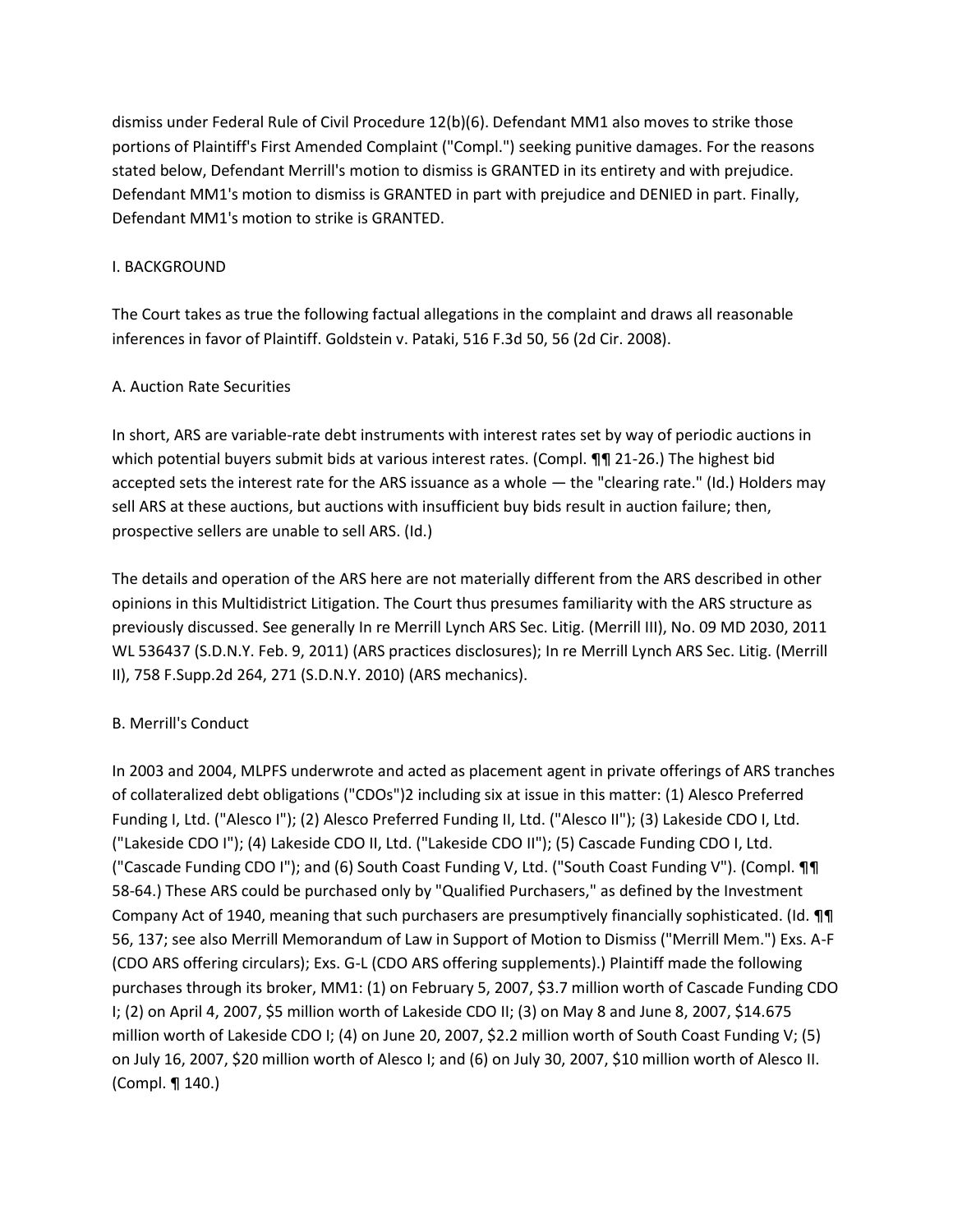MLPFS was the sole broker-dealer for those issuances. (Id. ¶ 66.) As broker-dealer, MLPFS selected the agent to conduct the auction; received and transmitted all buy, hold, or sell orders; participated in the preparation of ARS offering statements; and entered into remarketing agreements with other brokerdealers, including non-Merrill broker-dealers (such as MM1), who then sold those securities to their own eligible customers, like Plaintiff here. (Id. ¶¶ 7, 50, 66-68.) MLPFS received fees both for its underwriting and its broker-dealer services. (Id. ¶¶ 27-28, 52.)

MLPFS also participated as a buyer and seller in the auctions for its own account in an effort to ensure that the auctions would not fail. (Id.  $\P\P$  3, 29, 73.) It placed bids — called "support bids" — for onehundred percent of the Alesco I, Alesco II, Lakeside CDO I, Lakeside CDO II, Cascade Funding CDO I, and South Coast Funding V securities auctions through July 2007. (Id. ¶ 73; App. B.) When placing the bids, MLPFS bid for the entire notional value of the securities being auctioned. (Id.) Plaintiff alleged that the extent of this practice was not fully disclosed to investors, and MLPFS knew that demand for ARS absent its bidding was insufficient to feed the auctions. (See id. **¶** 66-70, 73-74, 76-77, 169.)

The support bids cleared the auctions and established the clearing rate in "a significant percentage" of the auctions. (Id. ¶ 73.) That clearing rate was lower than the rates "otherwise would have been," meaning that Plaintiff earned less interest on its ARS than it otherwise would have earned. (Id. ¶ 84.) Additionally, the support bids were undisclosed and therefore "injected false information into the marketplace" about the liquidity of these ARS. (Id. ¶ 74.) The consequences related to these allegations constitute the primary injuries MLPFS allegedly caused here. (See id. ¶¶ 74, 76-78, 83-86, 169.)

In August 2007, MLPFS discontinued its practice of submitting support bids, and the auctions for the six ARS here failed. (Id. ¶ 8, 76.) The market for these ARS "completely evaporated." (Id.) Because every auction for these securities has failed since August 2007, Plaintiff has been unable to sell the Merrill ARS currently held in its operating capital portfolio. (Id. ¶ 11.) Plaintiff claims it relied on the appearance of a liquid market (allegedly manufactured by MLPFS) when deciding to make its ARS purchases. (Id. **¶**¶ 10, 74, 77, 171.) It says it never would have permitted MM1 to purchase the ARS for its account had it known the truth and that it now holds "toxic," "illiquid and significantly devalued" securities at a fraction of their par value. (Id. ¶¶ 9, 11, 171.)

## C. SEC Order and Website Disclosure

In May 2006, following an investigation, the Securities and Exchange Commission ("SEC") reached a settlement with several investment banks that participated in the ARS market, including MLPFS. (Id.  $\P\P$ 34-35.) The SEC issued a cease-and-desist order (the "SEC Order") on May 31, 2006.3 (Id. ¶ 34 and n.4.) The SEC Order concluded that the banks violated the securities laws by intervening in ARS auctions without adequate disclosure. (Id.) The SEC determined that disclosures indicating that a brokerdealer "may submit orders in Auctions for its own accounts" and that it "might have an advantage over other bidders" were inadequate. (Id.) The SEC Order enumerated several violative practices, including bidding to prevent auction failures or to affect the auctions' clearing rates but did not specify which banks engaged in which practices. (Id.; Stern Decl. Ex. N, at 6.) Nevertheless, MLPFS was ordered to pay a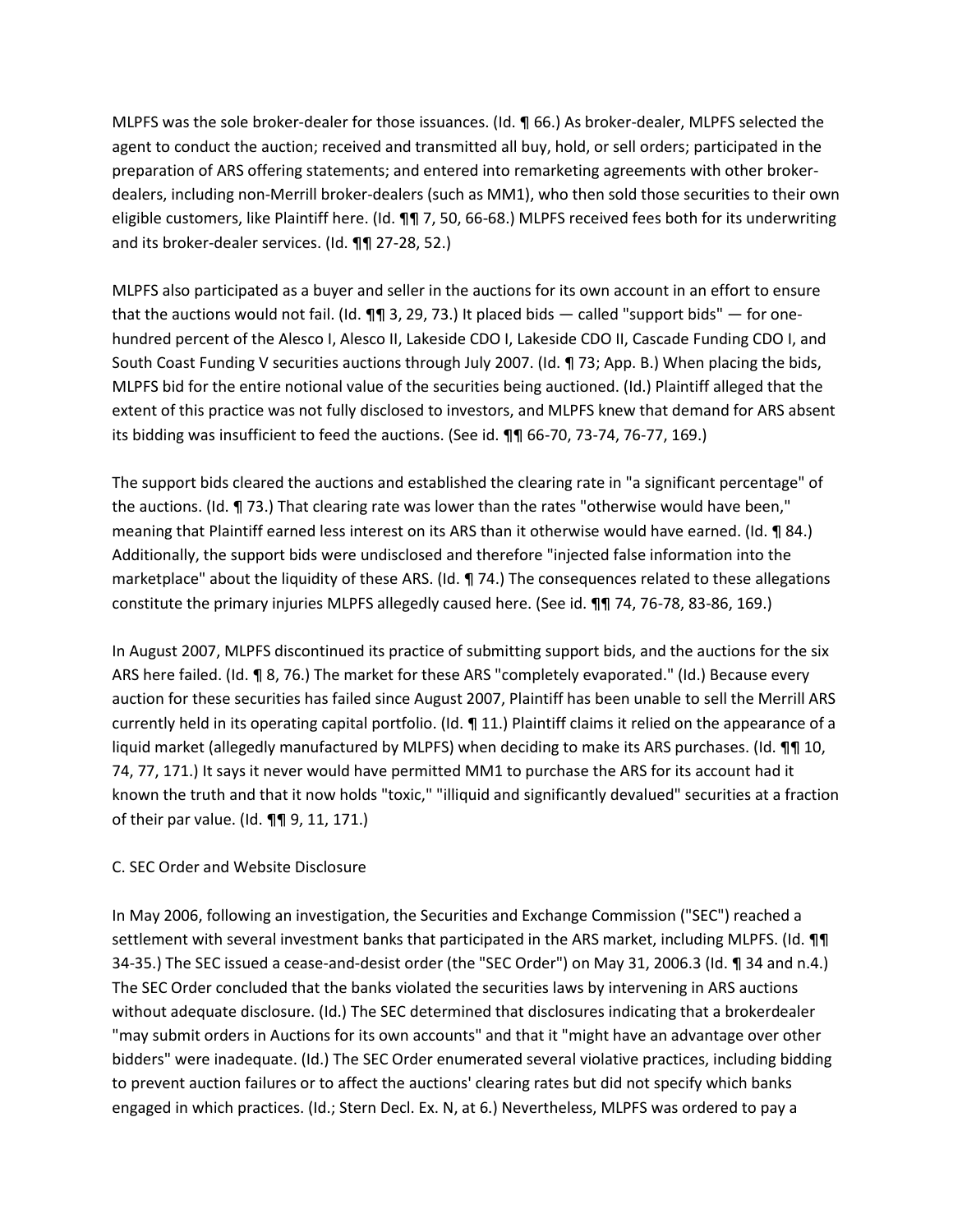larger penalty than other banks because it was among the banks that "engaged in more types of violative practices than" others. (Compl. ¶ 35.) The SEC Order required the banks to post their ARS practices on their websites and provide all first-time purchasers and broker-dealer purchasers with a written description of the bank's ARS practices at or before the completion of each transaction. (Id.)

In August 2006, Merrill posted a document disclosing its ARS practices on its website (the "Website Disclosure"). See Merrill II, 758 F. Supp. 2d at 273-74 (discussing the same disclosure). The Website Disclosure states that "Merrill Lynch may routinely place one or more bids in an auction for its own account to acquire [ARS] for its inventory, to prevent an auction failure . . . or an auction from clearing at a rate that Merrill Lynch believes does not reflect the market for the securities." (Stern Decl. Ex. P, at 16; see also id. at 15 ("Merrill Lynch is permitted, but not obligated, to submit orders in auctions for its own account either as a bidder or a seller, or both, and routinely does so in its sole discretion.") (emphasis added).) It states that MLPFS's bids "are likely to affect the clearing rate." (Id. at 16.) The Website Disclosure also discusses the risk of auction failures and the consequent liquidity risk in the ARS market:

Because of [MLPFS's ARS practices], the fact that an auction clears successfully does not mean that an investment in the securities involves no significant liquidity or credit risk. Merrill Lynch is not obligated to continue to place such bids. . . . Investors should not assume that Merrill Lynch will do so or that auction failures will not occur.

(Id.; see also id. at 18 ("There may not always be enough bidders to prevent an auction from failing in the absence of Merrill Lynch bidding in the auction for its own account or encouraging others to bid. Therefore, auction failures are possible, especially if the issuer's credit were to deteriorate, if a market disruption were to occur or if, for any reason, Merrill Lynch were unable or unwilling to bid.").) Finally, the Website Disclosure states that MLPFS had conflicts of interest; "it would likely have an advantage over other bidders because Merrill Lynch would have knowledge of some or all of the other orders placed through Merrill Lynch in that auction. . . . Merrill Lynch's interests in conducting an auction may differ from [investors] who participate in auctions." (Id. at 15-18.)

## D. MM1's Conduct

From 1999 through August 2007, MM1 served as Plaintiff's broker-dealer and investment adviser. (Compl. ¶¶ 127-28.) As part of their relationship, Plaintiff provided MM1 with detailed investment guidelines and objectives indicating its desire to have relatively liquid investments to fund its ongoing business operations. (Id. ¶ 128.) As a result, Plaintiff specifically advised MM1 that speculative instruments, as well as structured finance products such as swaps, derivatives, and CDOs, all fell outside of Plaintiff's target investments. (Id.) Plaintiff's primary contacts at MM1 throughout this period were Senior Vice President Hal Johnson ("VP Johnson"), Vice President Will Longstreth, and Chief Executive Officer Lee Epstein ("CEO Epstein"). (Id. ¶ 134.) Representatives of MM1, including these high-level officers, communicated with Plaintiff on a near-daily basis, recommending specific investments consistent with Plaintiff's investment strategy. (Id. ¶ 134-35.) MM1 represented that it had reviewed all relevant offering materials and that it understood the securities it was recommending. (Id. ¶ 135.)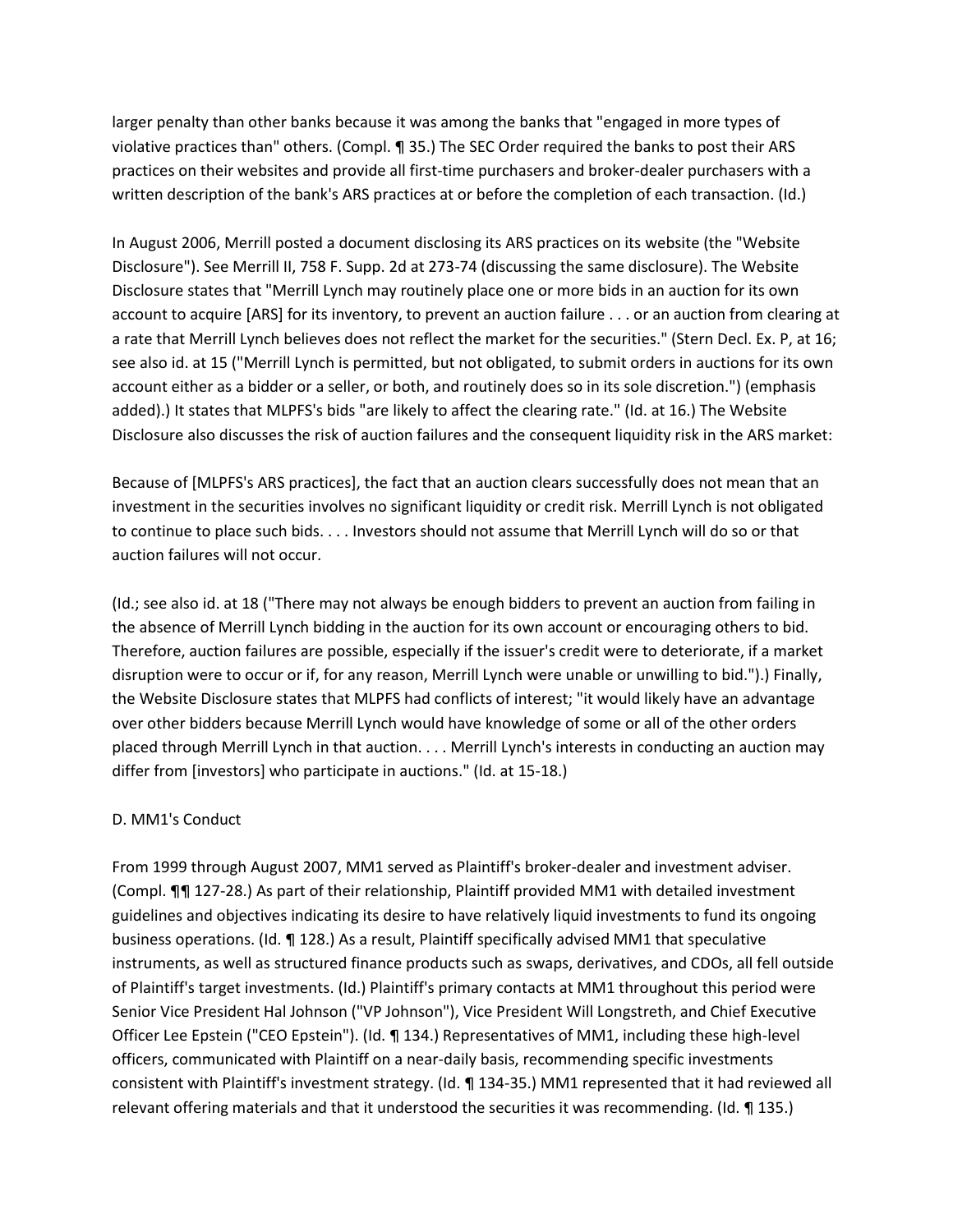Between February and July 2007, MM1 recommended the six ARS tranches of the various MLPFS CDOs described above in Part I.B., supra. (Id. ¶ 140.) As part of its recommendations, MM1 represented that it had reviewed the offering memoranda, was familiar with the securities, and that they were fully consistent with Plaintiff's investment goals. (Id. ¶ 135.) In late 2006, VP Johnson represented that ARS were "safe and liquid money market equivalents," that "there was virtually no risk of auction failure," and therefore, "auction rate securities should be considered as safe as cash." (Id. ¶ 138.) MM1 further represented that the Merrill CDOs paid higher rates of interest than other money market funds because they were private placements only available to a subset of the investing public. (Id. ¶ 137.) In reliance on MM1's representations, Plaintiff made the following ARS purchases: (1) on February 5, 2007, \$3.7 million worth of Cascade Funding CDO I; (2) on April 4, 2007, \$5 million worth of Lakeside CDO II; (3) on May 8 and June 8, 2007, \$14.675 million worth of Lakeside CDO I; (4) on June 20, 2007, \$2.2 million worth of South Coast Funding V; (5) on July 16, 2007, \$20 million worth of Alesco I; and (6) on July 30, 2007, \$10 million worth of Alesco II. (Id. ¶ 140.) On MM1's monthly account statements to Plaintiff, these investments were categorized as "CashEQ," signifying that they were cash equivalents. (Id. ¶ 131.) The same monthly account statements identified the "stated maturity date" for the Lakeside, Cascade, and South Coast securities as no longer than one month and for the Alesco securities as no longer than three months. (Id.)

MM1 made further representations to Plaintiff during and after the ARS were purchased and auctions subsequently failed. On July 11, 2007, after Standard & Poors ("S&P") announced it would potentially downgrade some \$12 billion in sub-prime mortgage-backed securities and in response to Plaintiff's inquiry, VP Johnson represented to Plaintiff that its investment portfolio had no sub-prime exposure. (Id. ¶ 143.) After the initial ARS auction failures in August 2007, Plaintiff had additional conversations with MM1 in which it assured Plaintiff that the Merrill ARS had no sub-prime exposure. (Id. ¶ 148-49.) It was only after Plaintiff demanded from MM1 a complete list of the ARS CDOs' holdings that it became clear to Plaintiff that all of the Merrill ARS had sub-prime exposure. (Id. ¶ 149.) When Plaintiff pointed out the disparity between the actual holdings and the ARS as characterized by MM1, MM1 then claimed that the sub-prime exposure was irrelevant because "none of the CDOs was in a state of default." (Id.) As late as December 2007, two months after the market for ARS completely evaporated, CEO Epstein continued to advocate the ARS investments, stating that "notwithstanding the market failure, the actual value of the now illiquid auction rate securities in [Plaintiff's] account exceeded their par value." (Id. ¶ 150.) Plaintiff also learned that ARS were not the cash equivalents MM1 had promised them to be and were instead long-term instruments with 30 to 40-year maturities. (Id. ¶¶ 65, 142.)

Unbeknownst to Plaintiff at the time MM1 was recommending the purchase of the Merrill ARS, MM1 had entered into a remarketing agreement with Merrill to create a distribution channel for Merrill's products. (Id. ¶¶ 7, 50.) Pursuant to the agreement, MM1 was paid commissions in return for placing Merrill-underwritten securities with its investment clients, including Plaintiff. (Id.) For the ARS at issue in this case, MM1 was paid a commission each time an auction occurred, so long as MM1's client purchased or held the security. (Id.) MM1 continues to earn these fees upon each Merrill ARS auction, despite the fact that there is no ARS market and every auction since August 2007 has failed. (Id. ¶¶ 145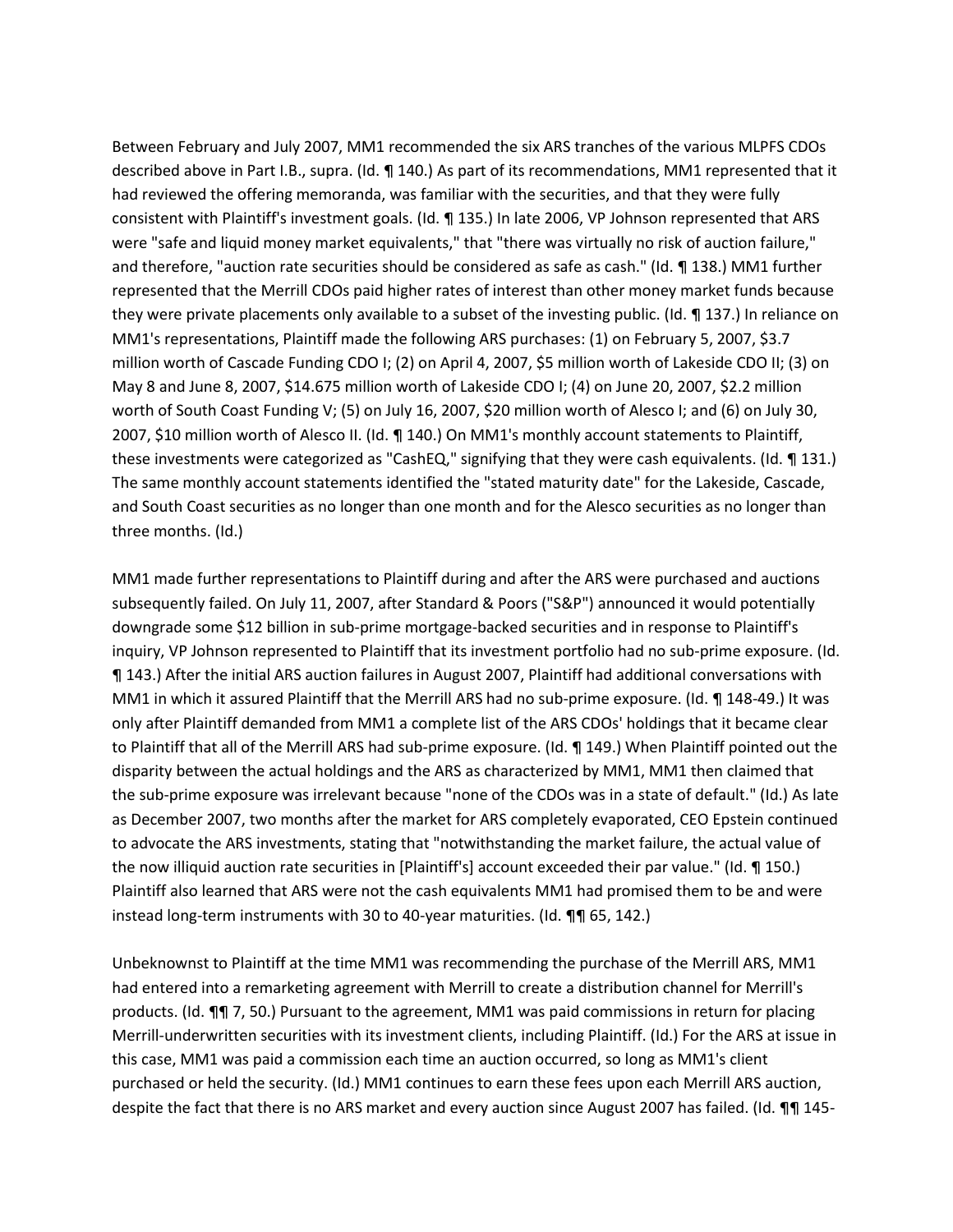46.) MM1 never disclosed this arrangement to Plaintiff. (Id. ¶ 7.) Plaintiff claims that had it known the true nature and characteristics of the ARS securities, it would never have followed MM1's recommendation to acquire them for its working capital account. (Id. ¶ 142.) Further, had MM1 responded truthfully to Plaintiff's July 11, 2007 inquiry regarding sub-prime exposure, Plaintiff would have been able to sell at least some of the Merrill ARS in the then-functioning market. (Plaintiff's Memorandum of Law Opposing MM1 Motion to Dismiss ("Pl. MM1 Mem.") at 5.)

# E. Procedural History

Plaintiff filed this suit in the Northern District of California. On December 1, 2009, the Judicial Panel on Multidistrict Litigation ("JPML") transferred this action here for inclusion in coordinated or consolidated pretrial proceedings pursuant to 28 U.S.C. § 1407. The JPML simultaneously ordered that "claims regarding" ARS underwritten by Deutsche Bank Securities, Inc. ("Deutsche Bank") be remanded to the Northern District of California. By Order dated January 5, 2010, the Northern District of California clarified that claims "arising from" the Deutsche Bank-underwritten ARS would proceed before it while claims "arising from" the Merrill-underwritten ARS would proceed before this Court. On February 11, 2010, this Court ordered that claims arising from the Merrill-underwritten ARS as alleged against Defendant MM1 were to proceed here. Plaintiff filed its First Amended Complaint on March 8, 2010. On April 9, 2010, and April 26, 2010, respectively, the Merrill and MM1 Defendants filed motions to dismiss for failure to state a claim. See Fed. R. Civ. P. 9(b), 12(b)(6), and the Private Securities Litigation Reform Act of 1995 ("PSLRA") (15 U.S.C. § 78u-4(b)(1)). On April 26, 2010, MM1 also filed its motion to strike.

# II. DISCUSSION

There are two separate motions to dismiss sub judice, and they raise different substantive claims. Therefore, the Court first discusses Merrill's motion and then moves to MM1's motion. First, it outlines the law governing the analysis of both motions.

# A. Legal Standard

In assessing a motion to dismiss, the Court must accept all non-conclusory factual allegations as true and draw all reasonable inferences in the Plaintiff's favor. Goldstein, 516 F.3d at 56. To survive such a motion, "a complaint must contain sufficient factual matter, accepted as true, to `state a claim to relief that is plausible on its face.'" Ashcroft v. Iqbal, 129 S.Ct. 1937, 1949 (2009) (quoting Bell Atl. Corp. v. Twombly, 550 U.S. 544, 570 (2007)). A pleading that offers "labels and conclusions" or "a formalistic recitation of the elements of a cause of action will not do." Twombly, 550 U.S. at 555. "Where a complaint pleads facts that are `merely consistent with' a defendant's liability, it `stops short of the line between possibility and plausibility of entitlement to relief.'" Iqbal, 129 S.Ct. at 1949 (quoting Twombly, 550 U.S. at 557) (internal quotation marks omitted). For securities law violation claims, the complaint also must meet the heightened pleading requirements under Federal Rule of Civil Procedure 9(b) and, for federal claims, the PSLRA, 15 U.S.C. § 78u-4(b). ATSI Commc'ns, Inc. v. Shaar Fund, Ltd., 493 F.3d 87, 99 (2d Cir. 2007).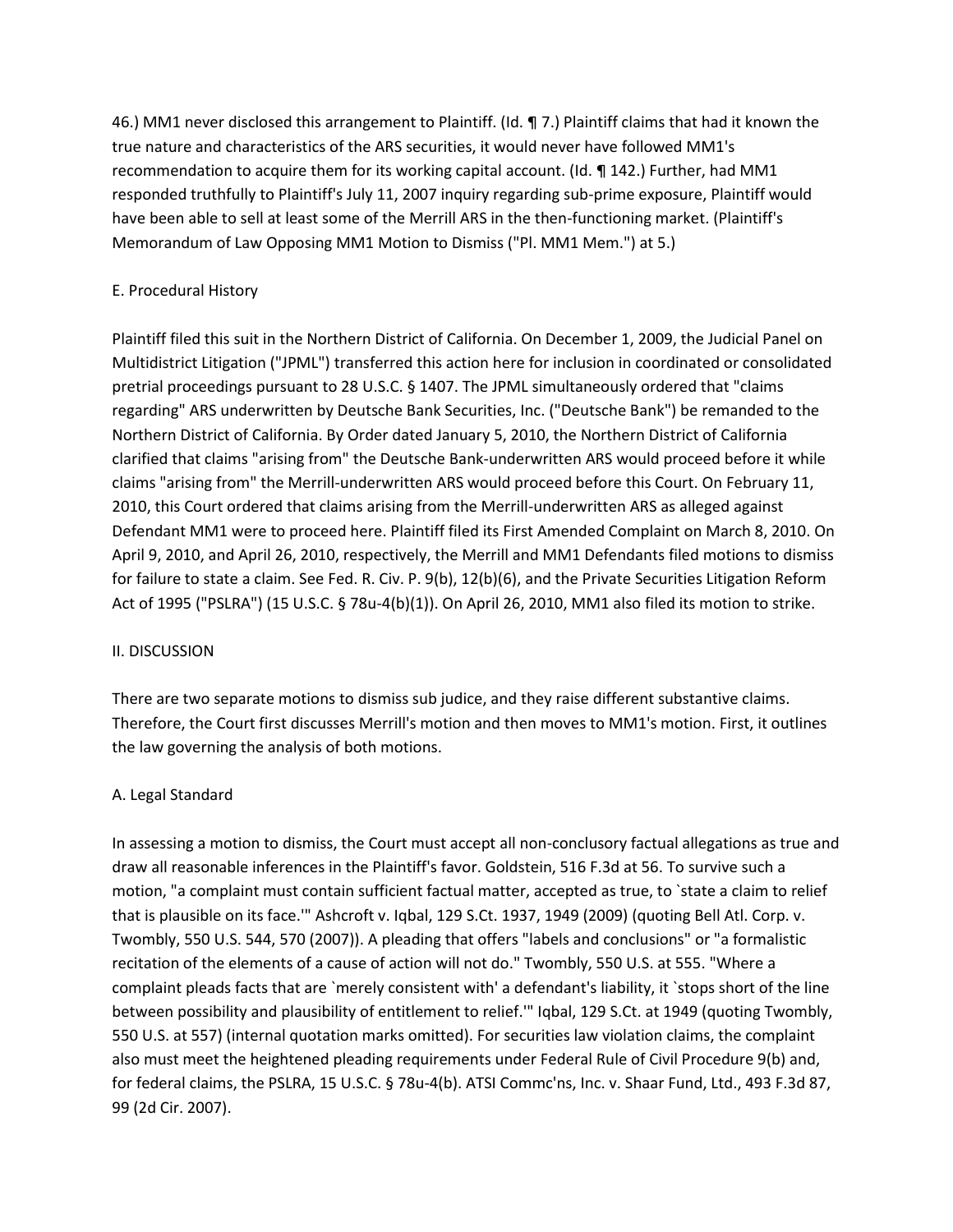## B. Merrill's Motion to Dismiss

Plaintiff asserts claims against MLPFS for market manipulation and material misstatements or omissions under section 10(b) of the Exchange Act and Rule 10b-5 promulgated thereunder. See 15 U.S.C. § 78j(b); 17 C.F.R. § 240.10b-5. It also asserts a control-person liability claim against Merrill Lynch & Co. under section 20(a) of the Exchange Act. See 15 U.S.C. § 78t(a). It finally asserts claims against Merrill Lynch & Co. and MLPFS under California law and common law. Merrill moves to dismiss all of these claims. The Court addresses them in the order outlined above.

## 1. Section 10(b) Claims

To state a misrepresentation claim under section 10(b) and Rule 10b-5, Plaintiffs must "allege that the defendant[s] (1) made misstatements or omissions of material fact, (2) with scienter, (3) in connection with the purchase or sale of securities, (4) upon which the plaintiff relied, and (5) that the plaintiff[s'] reliance was the proximate cause of its injury." Stoneridge Inv. Partners, LLC v. Scientific-Atlanta, 552 U.S. 148, 157 (2008). To make out a market manipulation claim, the complaint must "allege (1) manipulative acts; (2) damage (3) caused by reliance on an assumption of an efficient market free of manipulation; (4) scienter; (5) in connection with the purchase or sale of securities; (6) furthered by the defendant's use of the mails or any facility of a national securities exchange." ATSI, 493 F.3d at 101. A failure on any one of these elements necessitates dismissal. See, e.g., Good Hill Partners L.P. v. WM Asset Holdings Corp., 583 F.Supp.2d 517, 520-21 (S.D.N.Y. 2008).

These two claims are interrelated here because Plaintiff's market manipulation claims involve a failure to disclose fully MLPFS's ARS market activities. See In re Merrill Lynch ARS Litig. (Merrill I), 704 F.Supp.2d 378, 390-91 (S.D.N.Y. 2010), aff'd, No. 10-1528, 2011 WL 5515958 (2d Cir. Nov. 14, 2011) (discussing interrelated claims); see also Merrill Mem. at 24-26 (arguing that Plaintiff alleged no manipulative act because disclosures were adequate). And "nondisclosure is usually essential to the success of a manipulative scheme." Santa Fe Indus., Inc. v. Green, 430 U.S. 462, 477 (1977). The Court thus addresses the legal elements common to both claims. It begins with an analysis of the alleged misstatements or omissions and then turns to scienter.

## a. Misstatements or Omissions

A misstatement or omission claim must include allegations of a material misstatement or omission. ECA & Local 134 IBEW Joint Pension Trust of Chicago v. JP Morgan Chase Co., 553 F.3d 187, 197 (2d Cir. 2009). "[T]o be material, `there must be a substantial likelihood that the disclosure of the omitted fact would have been viewed by the reasonable investor as having significantly altered the "total mix" of information made available.'" Id. (quoting Basic Inc. v. Levinson, 485 U.S. 224, 231-32 (1988)). "Therefore, the determination of whether an alleged misrepresentation is material necessarily depends on all relevant circumstances." Id.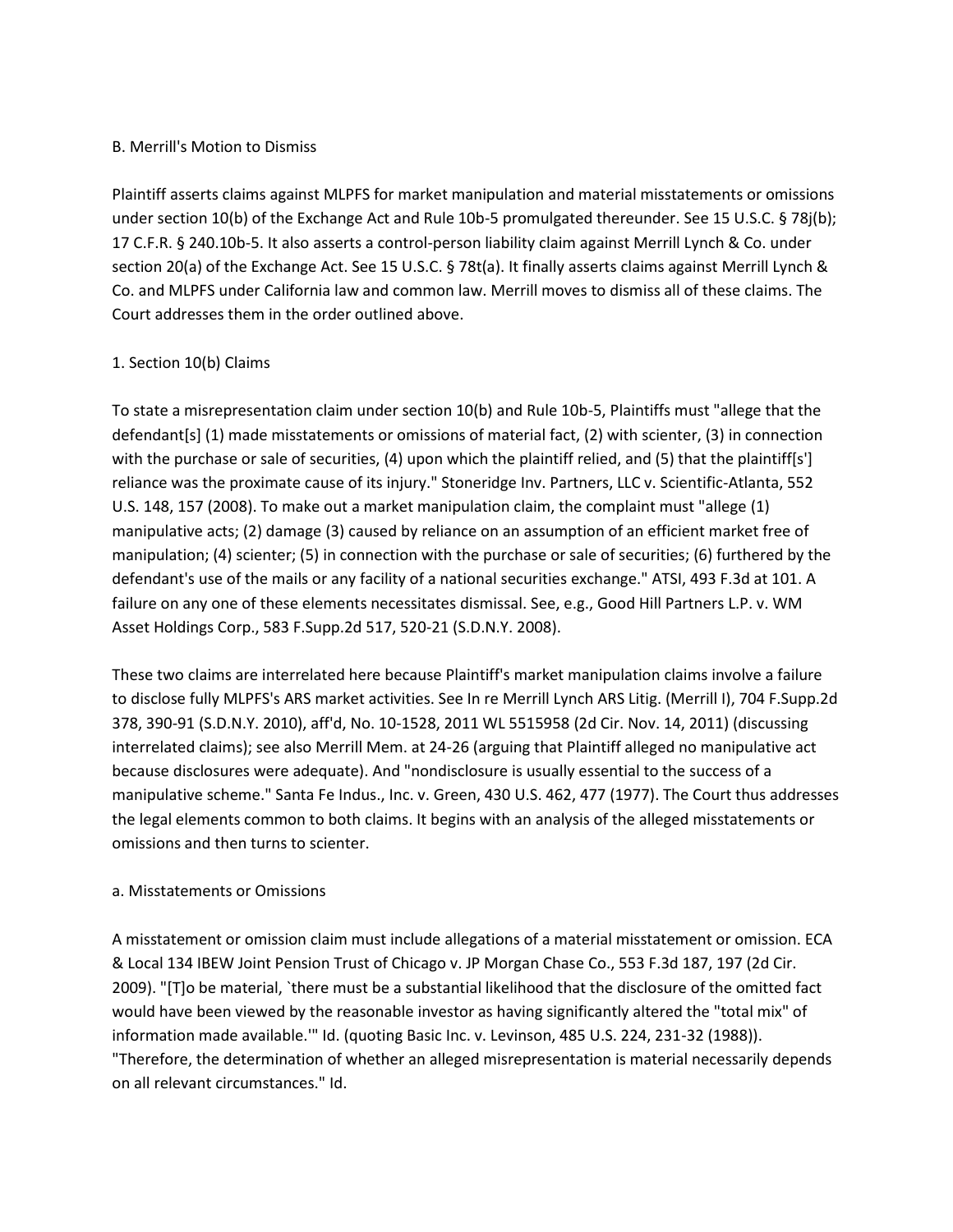Plaintiff's misstatement and market manipulation claims predicated on purchases that followed the Website Disclosure fail because the Website Disclosure adequately disclosed MLPFS's ARS practices. (See Stern Decl. Ex. P, at 15-16, 18.) The Website Disclosure disclosed the "advantages that Defendants would have if they did engage in such conduct, the ability of such conduct to affect clearing rates[,] and the possibility that the auctions would fail if Defendants did not intervene in them." In re Citigroup ARS Litig., 700 F.Supp.2d 294, 307 (S.D.N.Y. 2009) (involving similar disclosures); see also Merrill I, 704 F. Supp. 2d at 390-92, 396-97 (same disclosures as here).

Indeed, Plaintiff's misstatement and manipulation claims boil down to two basic points: (1) MLPFS's support bidding affected the clearing rate of the auctions and (2) MLPFS's ARS market activities created a false appearance of liquidity and thereby artificially inflated prices paid for ARS. (Plaintiff's Memorandum of Law in Opposition to Merrill Motion to Dismiss ("Pl. Merrill Mem.") at 6.) But the Website Disclosure was sufficient to apprise Plaintiff of MLPFS's activities. See Merrill I, 704 F. Supp. 2d at 392. It stated that MLPFS "may routinely" place bids in its own auctions and that it "routinely does so in its sole discretion." (Stern Decl. Ex. P, at 15-16.)

It stated that MLPFS's bids "are likely to affect the clearing rate" (id. at 16) and would "cause lower clearing rates to occur" (id. at 17). And it disclosed that auction failures are possible, that a cleared auction does not mean ARS have no liquidity risk, that there may be insufficient third-party demand, and that "auction failures are possible . . . if, for any reason, Merrill Lynch were unable or unwilling to bid." (Id. at 18; see id. at 16.)

The Court rejects Plaintiff's suggestion that these disclosures were inadequate because they used the word "may"; the disclosures explained exactly what MLPFS's ARS activities were, that MLPFS "routinely" bids, and the specific risk of auction failure were MLPFS, "for any reason," to stop bidding. (Stern Decl. Ex. P, at 15-16, 18.) MLPFS affirmatively indicated that it may bid "to keep [an auction] from failing"; that it "routinely does so in its sole discretion"; and that its cessation of bidding alone would cause auction failure. (Id.) Putting these statements, among others, together, no reasonable person could conclude that MLPFS's bidding was not keeping the auctions afloat. Cf. Citigroup ARS, 700 F. Supp. 2d at 307 (concluding that similar disclosures apprised plaintiffs of consequences of defendant's auction market participation). In light of the central allegation in this complaint — that MLPFS's bidding affected clearing rates and disguised the liquidity of ARS — these disclosures are adequate. See Merrill I, 704 F. Supp. 2d at 392 ("Corporations are not required to phrase disclosures in pejorative terms.").

Indeed, the Exchange Act "substitute[s] a philosophy of full disclosure for the philosophy of caveat emptor." ATSI, 493 F.3d at 100 (quoting Santa Fe Indus., 430 U.S. at 476-77); see also ECA, 553 F.3d at 197. The SEC Order is congruent; the agency's settlement requires disclosure of ARS practices, not cessation. Thus, these disclosures relieve MLPFS of liability on Plaintiff's misstatement and market manipulation claims based on purchases made after the Website Disclosure. See Merrill I, 704 F. Supp. 2d at 391 ("The market is not misled when a transaction's terms are fully disclosed."); id. at 390-92, 396; Citigroup ARS, 700 F. Supp. 2d at 307. In this case, this conclusion means that MLPFS is not liable on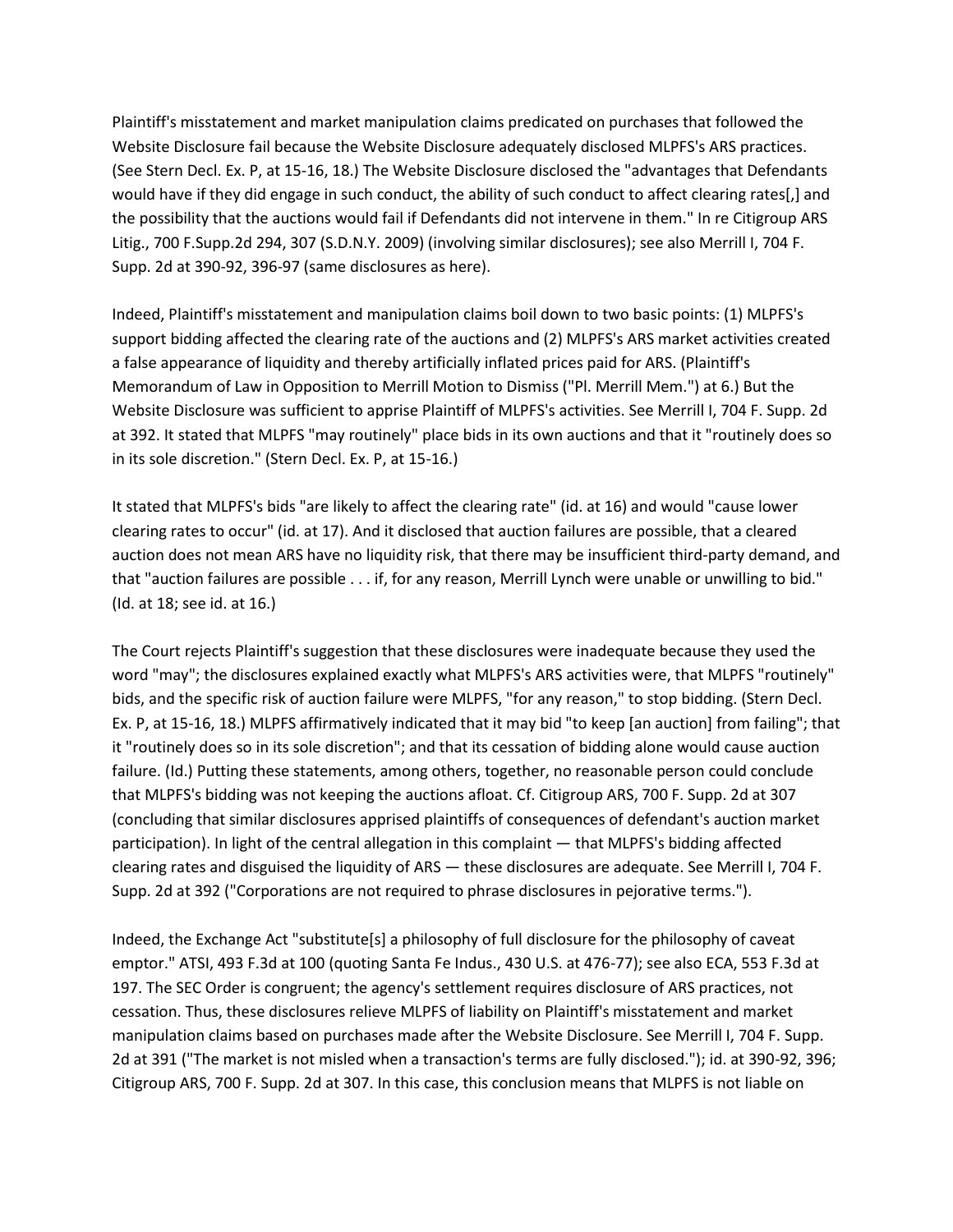Plaintiff's claims relating to its six purchases of Merrill-underwritten ARS tranches of the CDOs. (See Compl. ¶¶ 140, 167, 171.)

Plaintiff makes three principal attacks on this reasoning. First, it contends that the Website Disclosure was "directed at retail customers," whereas Plaintiff was a "Qualified Purchaser." (Pl. Merrill Mem. at 21; Compl. ¶¶ 56, 137.) Second, it argues that the Website Disclosure "makes no mention of CDO notes." (Pl. Mem. at 21.) Finally, it argues that this conclusion is "at odds with the uniform conclusions" of the SEC, state regulators, and self-regulatory organizations. (Id. at 22.)

As to the first, Plaintiff's argument is self-defeating. Plaintiff, as a qualified purchaser, has a more sophisticated understanding of risks of the investments it makes and is better able to protect itself. See, e.g., Lazard Freres & Co. v. Protective Life Ins. Co., 108 F.3d 1531, 1541-42 (2d Cir. 1997); Merrill III, 2011 WL 536437, at \*7; see also 17 C.F.R. § 230.144A(a), (d) (defining "qualified institutional buyers" and limiting certain offerings to them). Not only was the Website Disclosure publicly available and widely disseminated, but it was also posted as a direct result of the SEC's investigation and the SEC Order, which was covered in the news.4 See Merrill I, 704 F. Supp. 2d at 384-85; see also In re UBS ARS Litig., No. 08 Civ. 2967, 2010 WL 2541166, at \*10-11 (S.D.N.Y. June 10, 2010); Stern Exs. N, O. Plaintiff had made investments in some \$300 million worth of ARS prior to the purchases at issue here and had "moved in and out of these securities as needed to fund its operational requirements." (Compl. ¶ 2.) Plaintiff cannot now claim that its status as a sophisticated institutional investor was a liability in the market.

For the same reason, the Website Disclosure's lack of a specific reference to CDOs is unavailing. That the underlying securities were CDOs does not make the ARS at issue so unique as to negate the effect of the Website Disclosure. Moreover, the Website Disclosure states as much, offering potential customers a "general description" of MLPFS's ARS practices while acknowledging that every offering is unique. (Stern Ex. P, at 2.) Whatever the underlying security, there is no dispute that Plaintiff purchased the relevant ARS tranches of the CDOs offered by MLPFS (Compl. ¶¶ 58-64, 140), and was therefore on notice that MLPFS's ARS practices were implicated.

Finally, Plaintiff contends that this conclusion is "at odds" with the conclusions of the SEC and other regulatory organizations. (Pl. Merrill Mem. at 22.) In particular, Plaintiff argues that the "legal conclusion" in the SEC Order that "substantively identical" disclosures were legally insufficient is entitled to Chevron deference and therefore binds this Court. (Id. at 18.) For the reasons already discussed in this ARS litigation, however, it is not at all clear that the SEC Order is entitled to Chevron deference. See, e.g., Merrill III, 2011 WL 536437, at \*7 & n.3. As in Merrill III, Plaintiff cites no case in which a court accorded Chevron deference to an SEC settlement, as opposed to an adjudication or decision not to pursue an enforcement action on the merits. See SEC v. Zandford, 535 U.S. 813, 819-20 (2002) (SEC interpretation, "in the context of formal adjudication, is entitled to deference") (emphasis added); United States v. Mead Corp., 533 U.S. 218, 230-31 (2001). Similarly, the March 14, 2008 no-action letter cited by Plaintiff, (Pl. Merrill Mem. at 20,) itself disclaims any legally binding effect. (Declaration of David L. Schwarz ("Schwarz Decl.") Ex. Q, at 4 ("This response . . . does not represent a legal conclusion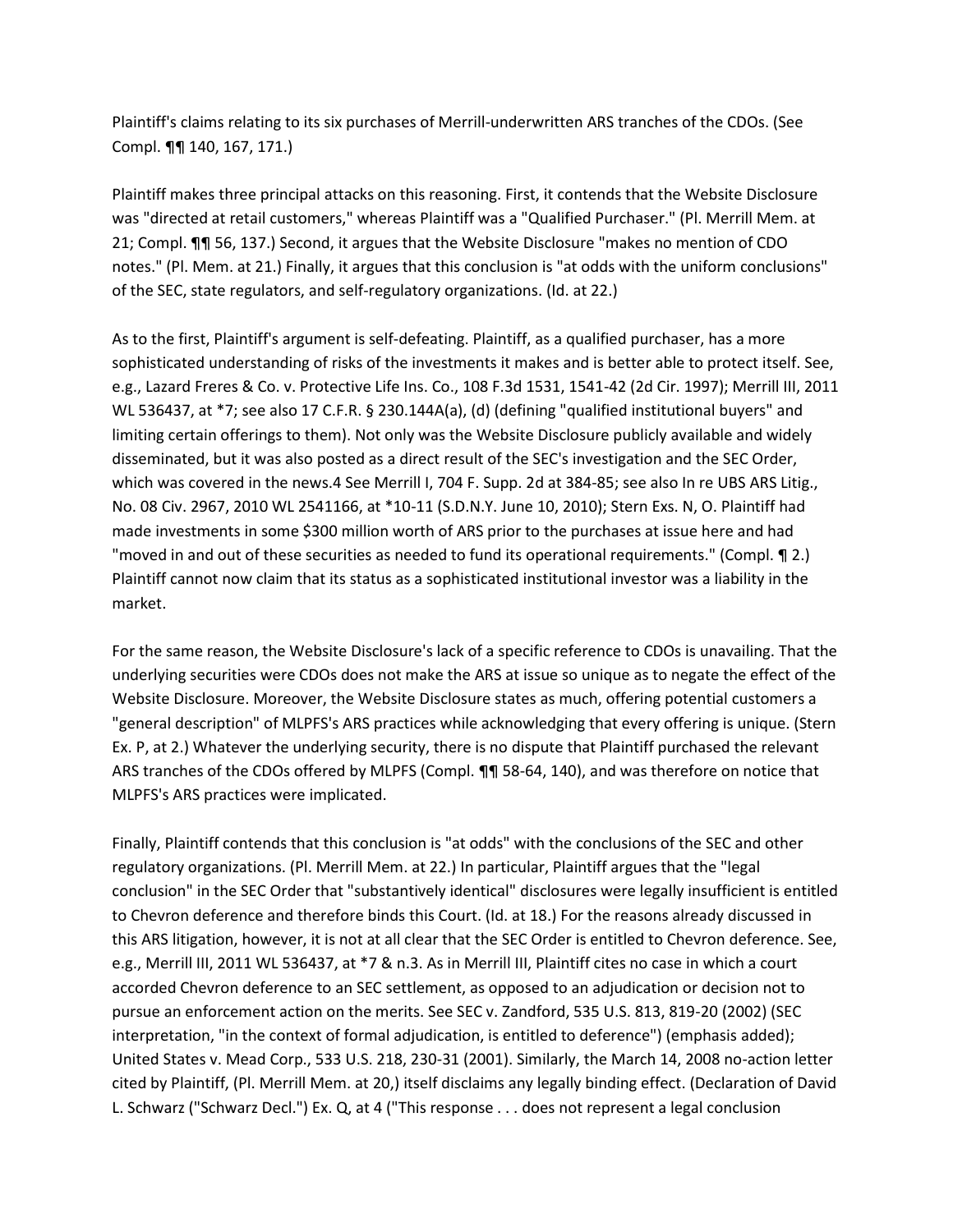regarding the matters discussed herein, or the applicability of any other federal or state law, or rules of any self-regulatory organization."))5 Most importantly, this Court need not and is not reviewing the SEC's determination that the pre-SEC Order disclosures were legally inadequate.

The Court need not resolve the Chevron matter, however, because it rejects Plaintiff's threshold claim that the disclosures available to Plaintiff at the time of its 2007 purchases were "substantively identical" to those before the SEC in 2006. (Pl. Merrill Mem. at 20.) Even assuming that to be a fair comparison of the individual offering materials described in the SEC Order and those in this case (and the Court makes no such finding), the Website Disclosure here is substantially more detailed and comprehensive than the disclosures that were the subject of the SEC Order: the Website Disclosure states that MLPFS "may routinely" place bids in auctions, that such activity may have the result of setting the clearing rate, and that its failure to place bids may result in auction failures and significant liquidity risks. (Stern Decl. Ex. P, at 15-16 ("Investors should not assume that . . . auction failures will not occur.").) The Chevron arguments are therefore not relevant to rebut the effectiveness of the disclosures available in this case. Again, the SEC Order required disclosure of ARS practices, not cessation. After the Website Disclosure was posted, Plaintiff was informed "that Defendants could engage in the very conduct of which Plaintiff complains." Citigroup ARS, 700 F. Supp. 2d at 307. The securities laws demand no more.

Moreover, given the sophistication of Plaintiff, the SEC Order itself was enough to disclose MLPFS's ARS market intervention, even without the subsequent Website Disclosure. The SEC Order, which was publicized and available on the SEC's website, "highlighted the practice of auction dealer participation in ARS auctions." Merrill I, 704 F. Supp. 2d at 396. It disclosed that MLPFS was in the "first tier" of respondents (meaning it had engaged in more violative practices than others) and explained that ARS broker-dealers placed support bids and prevented auction failure in doing so. (Stern Decl. Ex. N, at 6-7, 9.) It is not unreasonable to expect Plaintiff, a sophisticated institutional investor, to draw straightforward inferences from the SEC Order and understand at the time of purchase that MLPFS was engaging in the conduct of which Plaintiff now complains. Armed with the information in the SEC Order, Plaintiff was on notice of all information that a diligent inquiry would have disclosed. Plaintiff was also free to demand more information from MLPFS before purchasing the ARS. See Lazard Freres & Co., 108 F.3d at 1542; Merrill III, 2011 WL 536437, at \*8. This reasoning applies with even greater force considering Plaintiff's relevant ARS purchases occurred in 2007, well after both the SEC Order and subsequent Website Disclosure.

The omissions of which Plaintiff complains were adequately disclosed.6

## b. Scienter

Even if MLPFS's adequate disclosure of its ARS practices were less clear, Plaintiff fails to allege that MLPFS acted with the requisite scienter.

"In order to plead scienter adequately under the PSLRA, a plaintiff must plead `with particularity facts giving rise to a strong inference that the defendant acted with the required state of mind.'" ECA, 553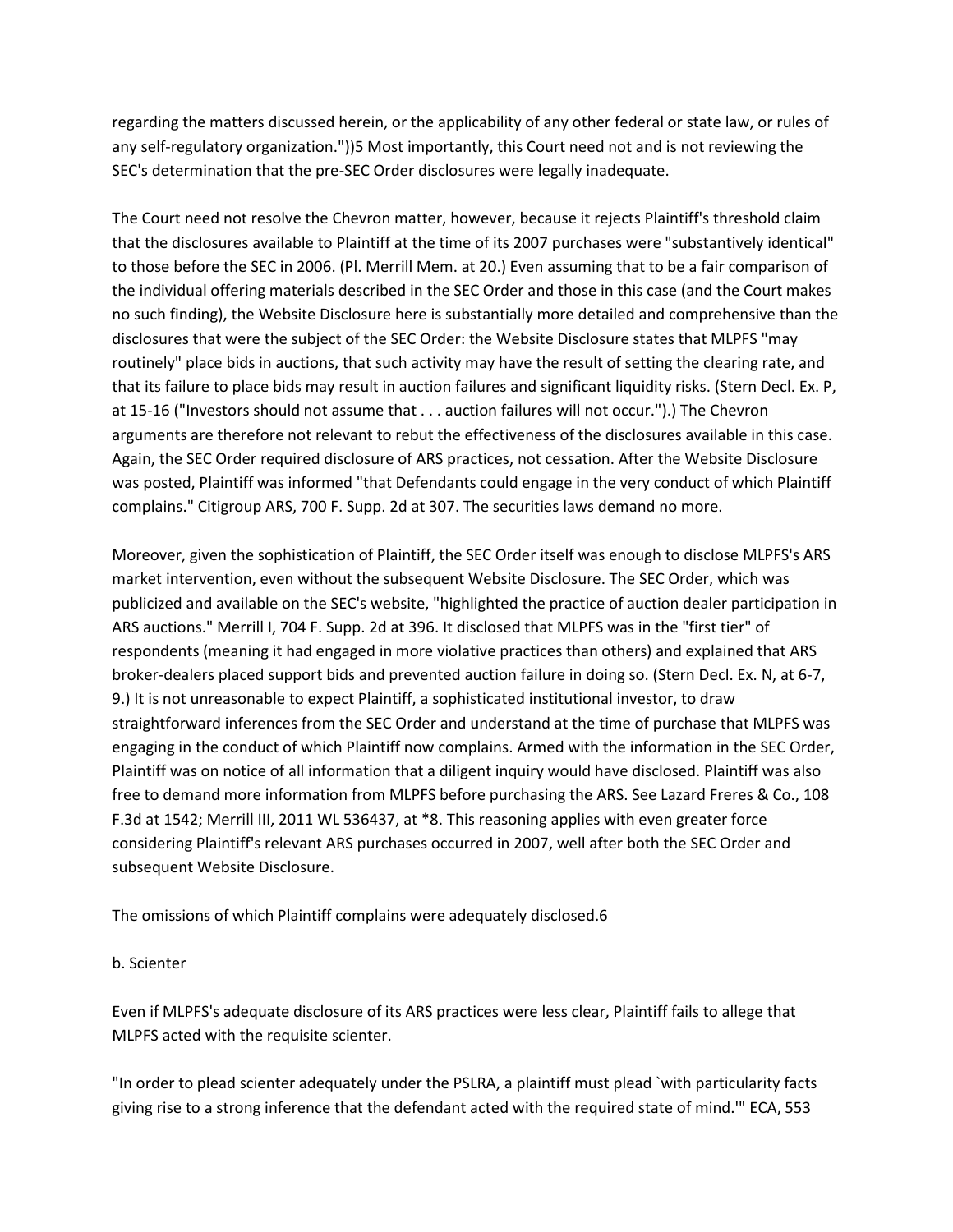F.3d at 198 (quoting 15 U.S.C. § 78u-4(b)(2)). "The plaintiff may satisfy this requirement by alleging facts (1) showing that the defendants had both motive and opportunity to commit the fraud or (2) constituting strong circumstantial evidence of conscious misbehavior or recklessness." ATSI, 493 F.3d at 99 (emphasis added). Moreover, "in determining whether the pleaded facts give rise to a `strong' inference of scienter, the court must take into account plausible opposing inferences." Tellabs, Inc. v. Makor Issues & Rights, Ltd., 551 U.S. 308, 323 (2007). "A complaint will survive . . . only if a reasonable person would deem the inference of scienter cogent and at least as compelling as any opposing inference one could draw from the facts alleged." Id. at 324.

Here, Plaintiff's scienter allegations fall short of the motive and opportunity standard because they amount to no more than allegations of a general business motive to make a profit. Among the complaint's scienter allegations are that MLPFS's motive was "to expand the potential customer base for Merrill Lynch's CDO products and, by extension, the size and volume of the CDOs that Merrill Lynch underwrote and the underwriting fees that it generated," to collect "approximately \$700 million in CDO underwriting fees in 2006, and an additional \$395 million in 2007," "to avoid taking substantial write downs on the value of its extensive portfolio of unsold CDO notes," and to avoid "reporting a massive loss on its current period income statement" and a "significant drop in the market price of its common stock." (Compl. ¶¶ 52, 57, 72, 86.) But "[a]n allegation that defendants' motive was merely to increase or maintain profit such as this is insufficient." Defer LP v. Raymond James Fin., Inc. (Defer I), 654 F.Supp.2d 204, 217 (S.D.N.Y. 2009); see Novak v. Kasaks, 216 F.3d 300, 307 (2d Cir. 2000). The Court of Appeals has been clear that "similar allegations of a generalized motive that could be imputed to any for-profit endeavor" are not concrete enough to infer scienter. Defer I, 654 F. Supp. 2d at 217; see also Novak, 216 F.3d at 307. Indeed, Plaintiff alleges no concrete motive to defraud on the part of any individual, and it does not allege that MLPFS was particularly motivated to sell ARS, as opposed to any other product;7 it only alleges that MLPFS earned substantial fees and was concerned for its bottom line. (Compl. ¶¶ 43-45, 52, 57, 72, 86.) These concerns amount to no more than a motive to "increase or maintain profit" that "could be imputed to any forprofit endeavor." Defer I, 654 F. Supp. at 217. These allegations are insufficient.

Plaintiff's scienter allegations also fall short of the recklessness standard because Plaintiff does not allege, as it must, conduct that is "highly unreasonable and which represents an extreme departure from the standards of ordinary care." Defer I, 654 F. Supp. 2d at 219. "For scienter purposes, the [Court of Appeals for the] Second Circuit distinguished misleading statements . . . from a defendant's allegedly unlawful omissions. . . ." In re Bank of Am. Corp. Sec., Derivative, & ERISA Litig., 757 F. Supp. 2d. 260, 325 (S.D.N.Y. 2010). That said, an analysis of an omission allegation typically focuses on the existence vel non of a duty to disclose. See id. No one contests that a duty exists here; the question is about the amount of disclosure made, which is a question more akin to the analysis of alleged misstatements. See Novak, 216 F.3d at 311 (stating that allegation that defendant "knew facts or had access to information suggesting that their public statements were not accurate" is sufficient). It is possible for a complaint to allege scienter by way of "circumstances indicating conscious behavior by the defendant" absent allegations of a motive, "though the strength of circumstantial allegations must be correspondingly greater." Kalnit v. Eichler, 264 F.3d 131, 142 (2d Cir. 2001) (internal quotation marks omitted). For a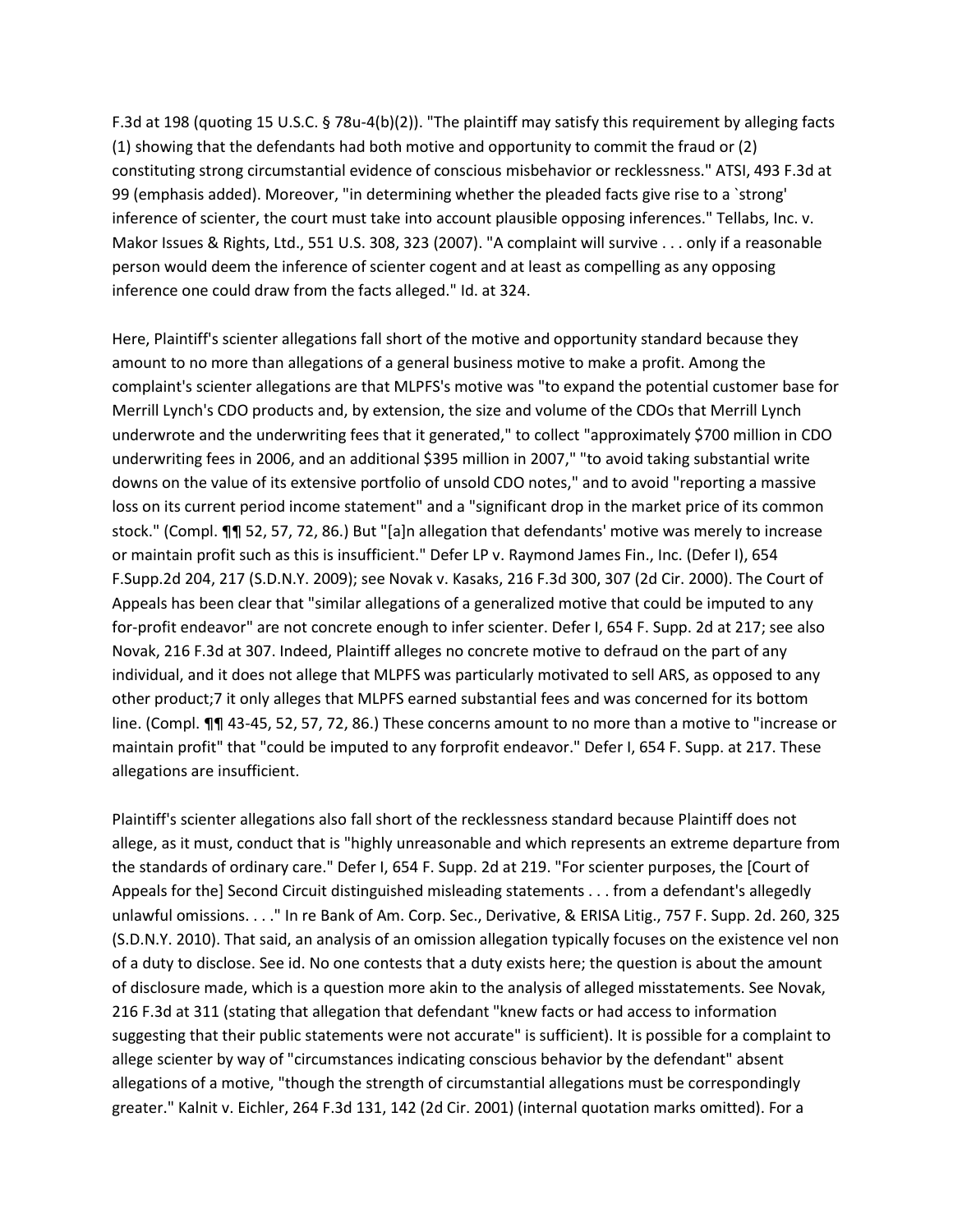corporate defendant such as MLPFS, "pleaded facts must create a strong inference that someone whose intent could be imputed to the corporation acted with the requisite scienter." Teamsters Local 445 Freight Div. Pension Fund. v. Dynex Capital Inc., 531 F.3d 190, 195 (2d Cir. 2008).

Plaintiff's allegations cannot carry this heavy burden. As held in Part II.B.I.a., supra, MLPFS made adequate disclosures about its ARS practices. The Website Disclosure was sufficient, and the SEC Order equally disclosed MLPFS's bidding to Plaintiff, a sophisticated institutional investor. Additionally, Plaintiff does not allege that anyone at MLPFS either made knowing misstatements about the MLPFS ARS or knew that MM1 allegedly made statements to Plaintiff that contradicted the statements made by MLPFS. In these circumstances, "recklessness cannot be inferred from the failure to disclose." See Kalnit, 264 F.3d at 143. When adequate disclosures are made, it cannot be said that a defendant's conduct is "highly unreasonable and represents an extreme departure from the standards of ordinary care." Defer I, 654 F. Supp. 2d at 219.

Indeed, the offering memoranda in this case, which are also incorporated into the complaint, state that (1) MPLFS could bid and would have the advantage of familiarity with existing bids, (2) MLPFS's participation presented a conflict of interest and could establish the clearing rate in auctions, (3) the securities would have "limited liquidity" and "a purchaser must be prepared to hold the Securities for an indefinite period of time," and (4) in the event of an auction failure, existing holders of ARS "will not be able to sell all, and may not be able to sell any" of their ARS holdings. (Stern Exs. A at vii, 14, 129; B at xiii, 15, 127; C at viii, 14, 122; D at viii, 16, 138; E at 19, 76, 161; F at x, 24, 215; G at 5-6, 11, 15-16; H at 5-6, 11, 15-16; I at 4, 8, 11, 20-21; J at 4, 8, 14, 18; K at 5-6, 11, 15; L at 7, 9, 15, 18-19.) Assuming, arguendo, that these disclosures alone may have been inadequate (and the Court takes no view on the question), they at minimum indicate that MLPFS made some disclosures relating to the type of conduct alleged here. That they may have been less robust than they could have been does not necessarily mean that MLPFS's conduct meets the substantially higher bar set for recklessness allegations. See Novak, 216 F.3d at 312 (stating that recklessness is "not merely a heightened form of negligence" and instead "approximat[es] actual intent").

# c. Conclusion

Plaintiff has not alleged any actionable misstatement or omission. It also has not alleged that MLPFS acted with the requisite scienter. Plaintiff's section 10(b) claims against MLPFS therefore fail. They are dismissed with prejudice because the claims cannot be remedied by further amendment of the complaint.

## 2. Control Person Liability Claim

The dismissal of Plaintiff's section 10(b) claim against MLPFS mandates the dismissal of Count Three against Merrill Lynch & Co. because Count Three is a section 20 claim, dependent on the existence of a primary violation, which does not exist here. Wilson v. Merrill Lynch & Co., Inc., et al., No. 10-1528, 2011 WL 5515958, at \*16 (2d Cir. Nov. 14, 2011); see ATSI, 493 F.3d at 108.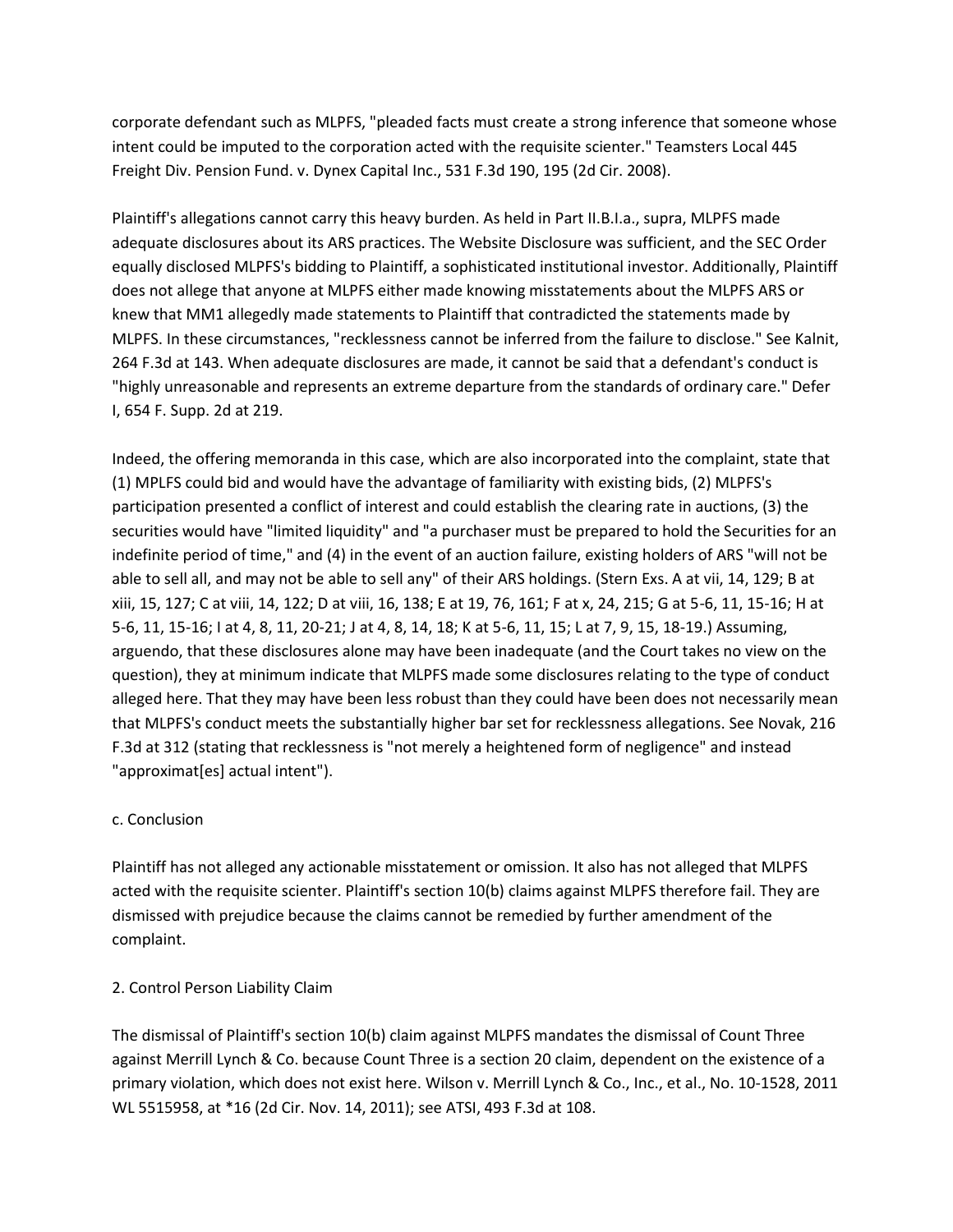## 3. PSLRA Rule 11 Finding

The PSLRA requires courts "upon final adjudication of the action" to make specific Rule 11 findings. 15 U.S.C. § 78u-4(c)(1). "[L]iability for Rule 11 violations requires only a showing of objective unreasonableness on the part of the attorney or client signing the papers." ATSI, 579 F.3d at 150 (internal quotation marks omitted). Plaintiff's claims were not harassing or frivolous, and Merrill did not affirmatively allege any improper conduct or move for sanctions. Therefore, the Court finds no basis to conclude that Plaintiff or its counsel violated their obligations under Rule 11(b).

## 4. California State Law Claims

Plaintiff alleges violations of California securities status and common law fraud. The Court addresses these claims in that order.

## a. California Securities Laws

Plaintiff alleges violations of California Corporations Code sections 25400, 25401, and 25504. The Court addresses the claims sequentially.

Plaintiff fails to state a claim against Merrill under California Corporations Code section 25400 because Plaintiff does not allege that it was injured in California from any conduct by Merrill in California. See Cal. Corp. Code § 25400. Plaintiff is a Delaware corporation based in Nashville, Tennessee, and its only relevant contacts with California were its dealings with its broker, MM1. (Compl. ¶¶ 13-14.) Moreover, Plaintiff does not allege that it communicated or interacted with anyone at Merrill in California regarding the Merrill ARS. Absent such well-pled allegations of California-based conduct by Merrill, or allegations of an injury incurred by Plaintiff in California as a result of conduct by Merrill in California, Plaintiff cannot assert claims against Merrill under this statute. See Norwest Mortg., Inc. v. Superior Court, 72 Cal.App.4th 214, 224-25 (Cal. Ct. App. 1999) (non-California residents cannot assert California statutory claims for injuries allegedly "caused by conduct occurring outside of California's borders, by defendants whose headquarters and principal places of operations are outside California") (interpreting Diamond Multimedia Sys., Inc. v. Superior Court, 19 Cal.4th 1036, 1063 (1999) ("[S]ection 25400 regulates only manipulative conduct in California.")); see also, e.g., Churchill Vill., L.L.C. v. Gen. Elec. Co., 169 F.Supp.2d 1119, 1126-27 (N.D. Cal. 2000). Because there is no claim under section 25400, there is no liability for its violation (which is provided for by section 25500). See Cal. Corp. Code § 25500; Diamond Multimedia, 19 Cal. 4th at 1052.

Plaintiff also fails to state a claim under section 25401 because, as discussed in Part II.B.1.a., supra, MLPFS made no material misstatements or omissions in relation to these ARS. Section 25401 makes it "unlawful for any person to offer or sell a security in this state . . . by means of any written or oral communication which includes an untrue statement of a material fact or omits to state a material fact . . . ." Cal. Corp. Code § 25401. Plaintiff thus has no claim under section 25501 (which provides for liability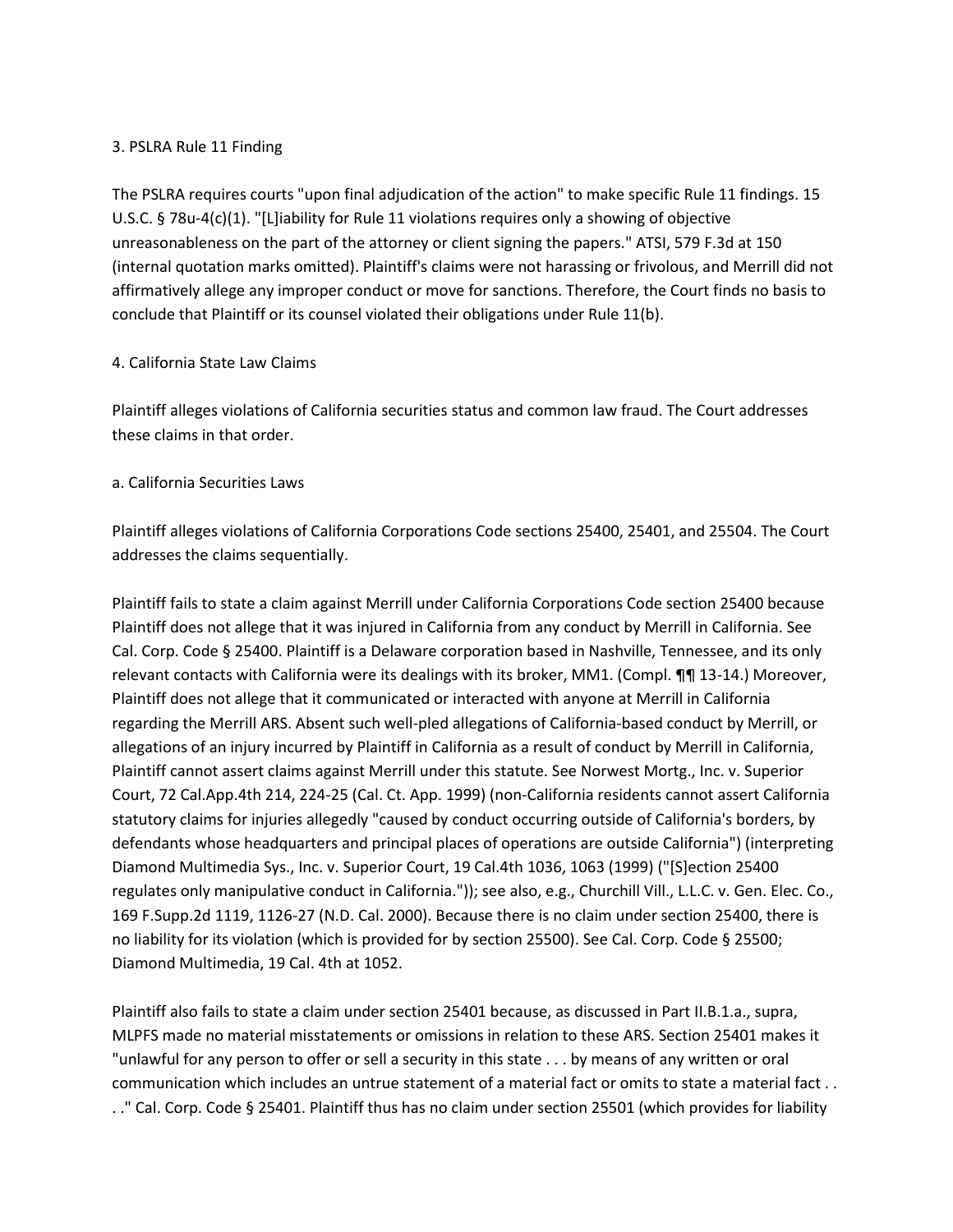for violation of section 25401). See Ins. Underwriters Clearing House, Inc. v. Natomas Co., 184 Cal.App.3d 1520, 1526 (Cal. Ct. App. 1986) ("The test of materiality under the California Corporations Code is the same [as under federal securities law].").

Finally, Plaintiff fails to state a control person liability claim under section 25504 because its underlying claims for violations of California securities law fail. See Cal. Corp. Code § 25504 (providing for control person liability predicated upon an underlying violation).

# b. Common Law Fraud

The parties agree that the elements of common law fraud essentially mirror those involved in the section 10(b) claims. (Pl. Merrill Mem. at 40; Merrill Mem. at 38.) Thus, for the same reasons that Plaintiff's section 10(b) claims fail, this claim fails. See, e.g., In re 3Com Sec. Litig., 761 F.Supp. 1411, 1415 (N.D. Cal. 1990).

# C. MM1's Motion to Dismiss

Plaintiff asserts claims against MM1 for market manipulation and material misstatements or omissions under section 10(b) of the Exchange Act and Rule 10b-5 promulgated thereunder. See 15 U.S.C. § 78j(b); 17 C.F.R. § 240.10b-5. It also asserts claims against MM1 under California law. Finally, it asserts claims against MM1 for common law fraud, negligent misrepresentation, and breach of fiduciary duty. MM1 moves to dismiss all of these claims. The Court addresses them in the order outlined above.

# 1. Section 10(b) Claims

To state a misrepresentation claim under section 10(b) and Rule 10b-5, Plaintiffs must "allege that the defendant[s] (1) made misstatements or omissions of material fact, (2) with scienter, (3) in connection with the purchase or sale of securities, (4) upon which the plaintiff relied, and (5) that the Plaintiffs' reliance was the proximate cause of its injury." Stoneridge, 552 U.S. at 157. To make out a market manipulation claim, the complaint must "allege (1) manipulative acts; (2) damage (3) caused by reliance on an assumption of an efficient market free of manipulation; (4) scienter; (5) in connection with the purchase or sale of securities; (6) furthered by the defendant's use of the mails or any facility of a national securities exchange." ATSI, 493 F.3d at 101.

These two claims are interrelated here because Plaintiff's market manipulation claim arises from MM1's purported failure to disclose the unsuitability of its recommended investments (the Merrill ARS). (See Pl. MM1 Mem. at 9.) That unsuitability is in turn a product of MM1's purported failure to disclose fully MLPFS's ARS market activities and consequent liquidity risks. (Compl. ¶¶ 46, 128-49.) See Merrill I, 704 F. Supp. 2d at 390-91 (discussing interrelated claims). And "nondisclosure is usually essential to the success of a manipulative scheme." Santa Fe Indus., 430 U.S. at 477. Further, Plaintiff's claim of "unsuitability" is considered a subset of an ordinary 10b-5 fraud claim. Brown v. E.F. Hutton Grp, Inc., 991 F.2d 1020, 1031 (2d Cir. 1993). As such, a plaintiff asserting such a claim must show: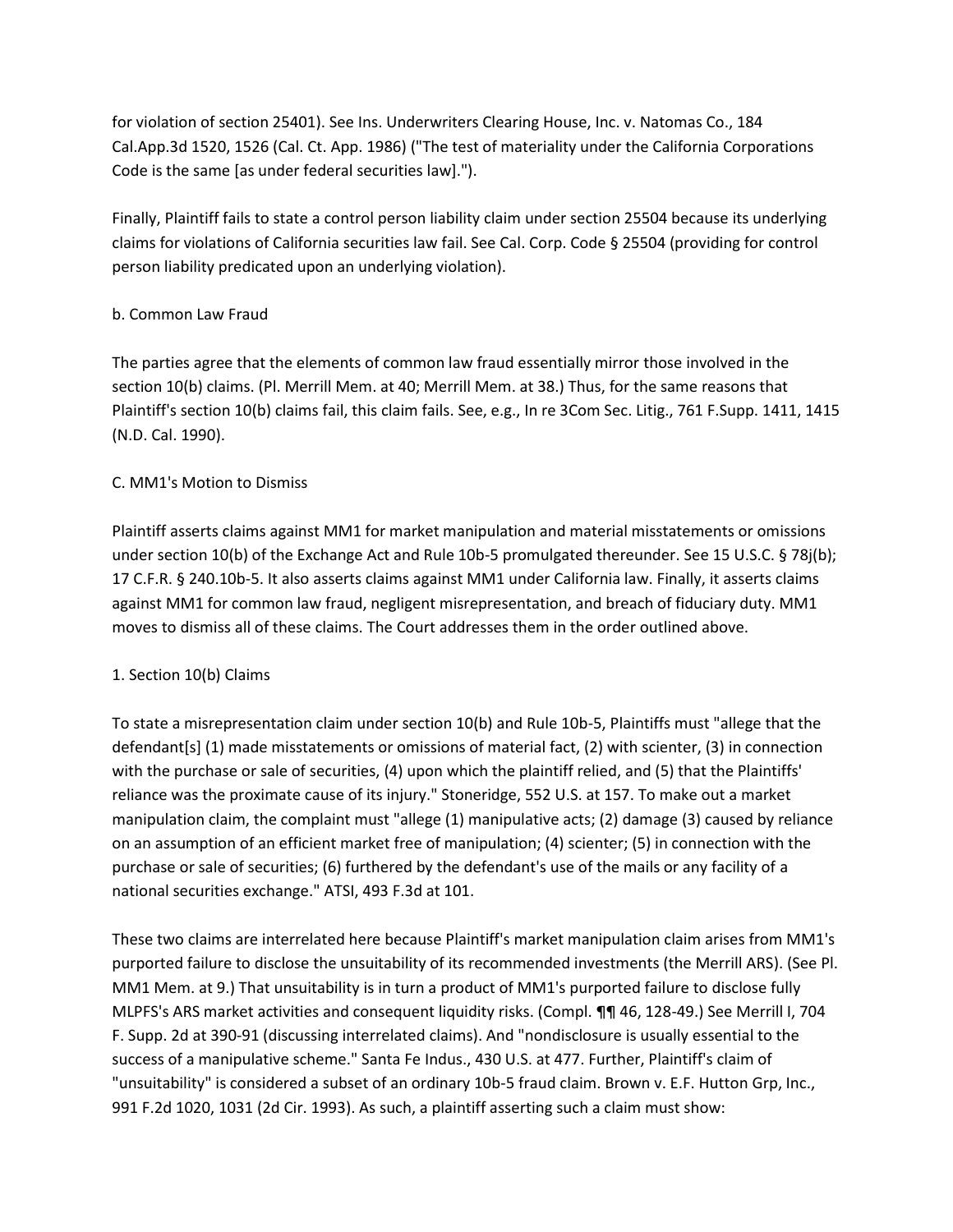(1) that the securities purchased were unsuited to the buyer's needs; (2) that the defendant knew or reasonably believed the securities were unsuited to the buyer's needs; (3) that the defendant recommended or purchased the unsuitable securities for the buyer anyway; (4) that, with scienter, the defendant made material misrepresentations (or, owing a duty to the buyer, failed to disclose material information) relating to the suitability of the securities; and (5) that the buyer justifiably relied to its detriment on the defendant's fraudulent conduct.

Louros v. Kreicas, 367 F.Supp.2d 572, 585 (S.D.N.Y. 2005) (quoting Brown, 991 F.2d at 1031). An unsuitability claim is therefore similar to an ordinary 10b-5 claim but requires "(a) proof of the knowing purchase or recommendation of unsuitable securities, and (b) that the misrepresentations and omissions in question relate to the suitability of the securities, rather than that they be in connection with their purchase or sale." Louros, 367 F. Supp. 2d at 585.

Regardless of the particular theory of federal securities fraud on which Plaintiff makes it allegations, it must plead the fraudulent conduct with particularity, raising a plausible and not merely possible entitlement to relief. Iqbal, 129 S. Ct. at 1949 (citing Twombly, 550 U.S. at 557). In order to survive a motion to dismiss, Plaintiff must also meet the heightened pleading requirements under Fed. R. Civ. P. 9(b) and the PSLRA. ATSI, 493 F.3d at 99. A failure on any one of these elements necessitates dismissal. See, e.g., Good Hill Partners, 583 F. Supp. 2d at 520-21. The Court thus addresses the legal elements common to these claims. It begins with an analysis of MM1's alleged misstatements or omissions, Plaintiff's reliance thereupon, and then turns to scienter.

## a. Misstatements or Omissions

The Court adopts in full and incorporates by reference the section 10(b) and Rule 10b-5 misstatements and omissions analysis as alleged against Merrill in II.B.1., supra. Plaintiff alleges alternatively that MM1 misrepresented the liquidity risks associated with Merrill ARS securities (Compl. ¶¶ 128-51) and that CDOs were not an approved investment for Plaintiff's portfolio. (Pl. MM1 Mem. at 10.) Additionally, Plaintiff alleges that MM1 failed to disclose its re-marketing agreement with Merrill to create a distribution channel for Merrill's products. (Compl. ¶¶ 7, 50.) Plaintiff alleges that had it known "the true nature and characteristics of any of these securities, it would never have followed [MM1's] recommendations and acquired them for its working capital account." (Id. ¶ 142.) For the reasons below, the Court concludes that Plaintiff has failed to plead the alleged material misstatements and omissions with sufficient particularity to survive this motion to dismiss.

At the outset, the Court observes that the bulk of Plaintiff's claim regarding MM1's recommendation of unsuitable CDOs is not raised in the First Amended Complaint but rather in Plaintiff's Memorandum of Law in Opposition to MM1's Motion to Dismiss. (See Pl. MM1 Mem. at 10-13.) Apart from a fleeting reference to MM1's alleged knowledge that the Merrill securities "included CDO notes that were exposed to sub-prime mortgages," (id.  $\P$  142,) and a casual inquiry into the sub-prime exposure of its entire investment portfolio (id. ¶ 143,) the entirety of the section of Plaintiff's First Amended Complaint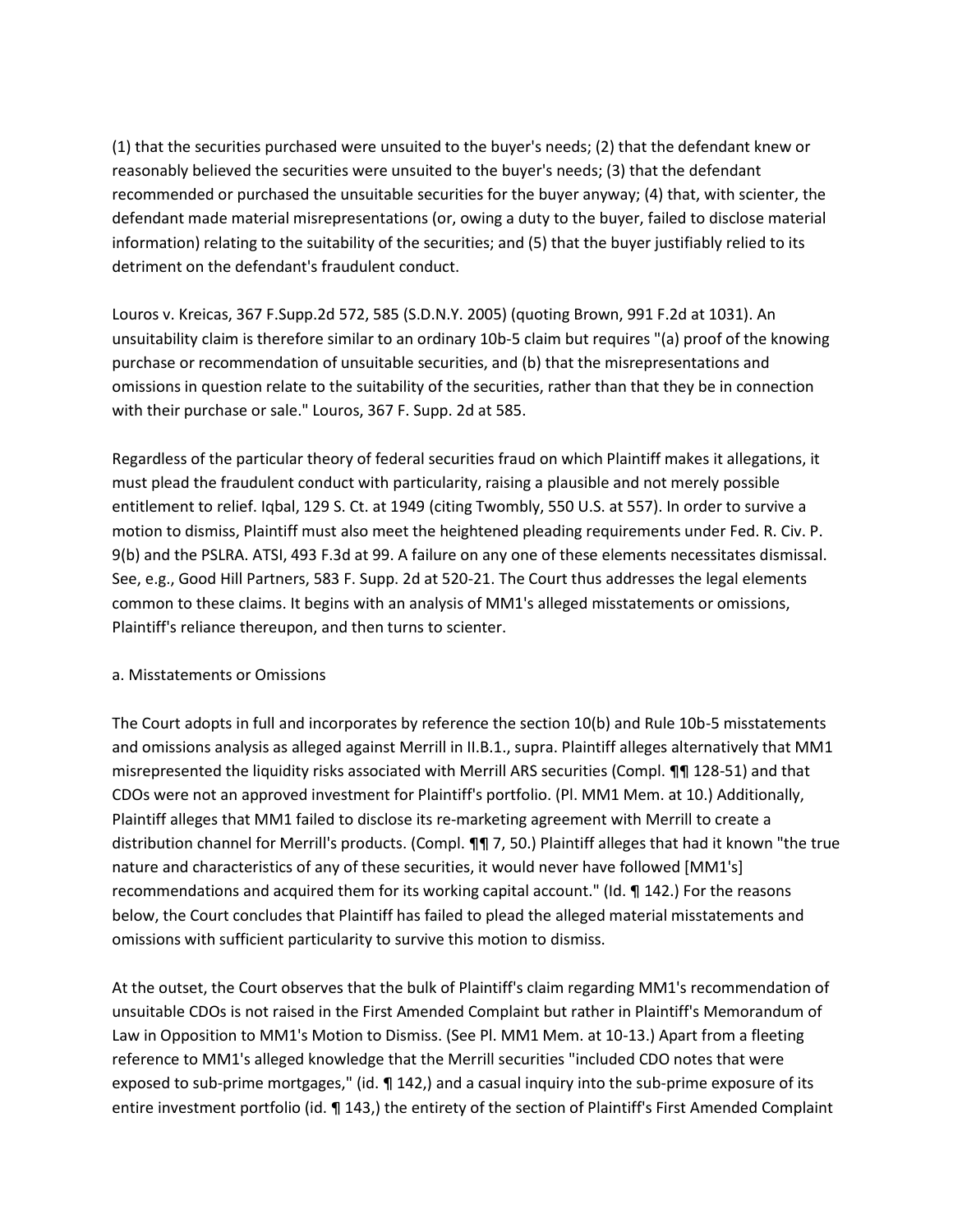titled "Money Market One's Fraudulent Scheme" addresses MM1's alleged failure to disclose adequately MLPFS's ARS practices and procedures. (See generally id. ¶¶ 127-51.) For the reasons stated above in II.B.1., supra, however, Plaintiff was on notice of both the SEC Order and Website Disclosure regarding MLPFS's ARS practices well prior to purchasing any of the Merrill ARS at issue in this litigation. Plaintiff also concedes that it received the relevant offering materials at issue in this case. (See id. ¶¶ 68, 79, 100, 103.)

Plaintiff further fails to specify what precise misstatements or misrepresentations occurred with respect to the specific Merrill ARS at issue that overcome the conclusion that the MLPFS ARS practices were adequately disclosed. A securities fraud complaint must specify "each misleading statement" that a defendant is alleged to have made. Merrill Lynch, Pierce, Fenner & Smith, Inc. v. Dabit, 547 U.S. 71, 81- 82 (2006); PSLRA, 15 U.S.C. § 78u-4(b)(1). In this Circuit, Fed. R. Civ. P. 9(b) requires that fraud allegations include the who, what, when, where and why of each statement alleged to be fraudulent. See Mills v. Polar Molecular Corp., 12 F.3d 1170, 1175 (2d Cir. 1993); Defer I, 654 F. Supp. 2d at 214 (ARS complaint dismissed under Rule 9(b) where it "fail[ed] to allege exactly who made the misstatements and to whom, when . . . where, how frequently and in what form"). Fraud allegations that are conclusory or unsupported by factual assertions are not sufficient. Luce v. Edelstein, 802 F.2d 49, 54 (2d Cir. 1986).

Plaintiff identifies the following relevant contacts with MM1 personnel: (a) a July 11, 2007 e-mail in which VP Johnson stated generally that "[LPC's] investment portfolio . . . had no sub-prime exposure" (Compl. ¶ 143); (b) a face-to-face meeting in "approximately late 2006" between unidentified persons at LPC ("LP's Treasurer" and VP Johnson are the only identified participants) in which VP Johnson is alleged to have made general statements regarding the liquid nature of ARS (id. ¶ 138);8 (c) quarterly or semiannual face-to-face meetings between unknown employees at LPC and MM1 during which no specific statements related to the Merrill ARS are described (id. ¶¶ 130, 137); (d) notations of "CashEQ" allegedly made on LPC's account statements referring to the Merrill ARS after they were already purchased (id. ¶ 131); and (e) dateless, unspecific statements attributed to no individual MM1 employee that MM1 had read and reviewed the relevant Merrill ARS offering materials and represented that they fell within Plaintiff's investment parameters (id. ¶ 135). Each of these suffers from a failure of particularity as required by the heightened pleading standards under Fed. R. Civ. P. 9(b) and the PSLRA.

Plaintiff alternatively fails to identify specific dates, specific speakers, specific listeners, and most importantly, fails to allege that the misstatements described were in any way associated with the particular Merrill ARS at issue in this litigation. For example, the July 2011 e-mail from VP Johnson is not alleged to relate specifically to the Merrill ARS at issue here and was made after four of the six ARS were already purchased (for the same reason it does not specifically address the "unsuitability" of the recommended ARS at issue here). Similarly, the meeting in "approximately late 2006" is unspecific and temporally remote from the purchases of relevant Merrill ARS that began in February 2007 and continued through July 2007. Nor does Plaintiff identify the substance or authorship of any statements made in the ARS "study" VP Johnson is alleged to have sent Plaintiff after this meeting. The quarterly, semi-annual, or even "near daily" (id. ¶ 136) meetings and/or communications between MM1 and Plaintiff are also described without specificity as to the attendees, speakers, questioners, and most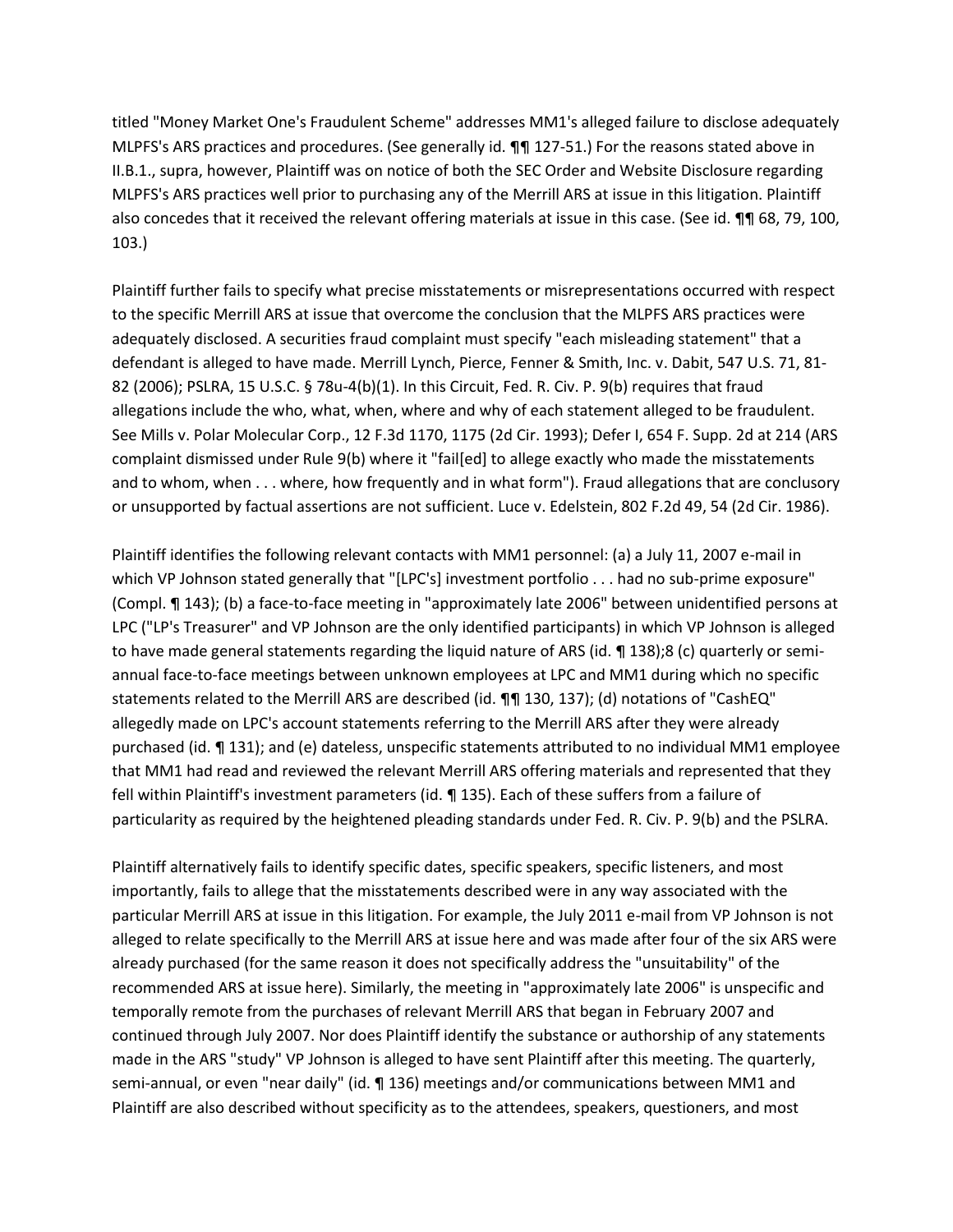importantly, specific securities under discussion. Plaintiff also alleges generally that "auction rate securities were categorized as `CashEQ'" on its monthly MM1 account statements without specifically identifying whether the Merrill ARS were so-identified.9 (Id. ¶ 131.) Even if the Court were to draw that inference and regard these categorizations as misrepresentations, they came after Plaintiff purchased the Merrill ARS at issue and are therefore not material to any alleged fraud in connection with their purchase. See, e.g., De Oliveira v. Bessemer Trust Co., 09 Civ. 0713, 2010 WL 1253173, at \*4 (S.D.N.Y. Mar. 24, 2010) (granting broker's motion to dismiss where "ARS were listed under the `cash and short term' category" on account statements and were therefore irrelevant to the securities fraud claim because such statements "must, necessarily, have occurred after the ARS purchase"). Finally, because it is without particularity and because of the availability of prior adequate disclosure of MLPFS's ARS practices, see II.B.1., supra, Plaintiff's account of vague and unattributed statements regarding MM1's review of the relevant offering materials is insufficient. The lack of particularity in the allegations above is further illustrated by the fact that Plaintiff offers the exact same meetings and communications as evidence of MM1's misstatements and omissions as to the Deutsche Bank-underwritten ARS currently at issue in the California litigation. See MM1 Reply Memorandum of Law In Support of Motion to Dismiss ("MM1 Reply Mem.") at 6 and n.7.

Finally, the Court turns to Plaintiff's allegation that MM1 made a material omission by failing to disclose that it had entered into a re-marketing agreement with Merrill for the Merrill ARS at issue. Omissions are actionable under section 10(b) and Rule 10b-5 to the same degree as misstatements where such omissions are "material." See, e.g., ATSI, 493 F.3d at 105. The Court of Appeals recently reaffirmed that materiality exists where there is "`a substantial likelihood that the disclosure of the omitted fact would have been viewed by the reasonable investor as having significantly altered the "total mix" of information made available.'" Hutchison v. Deutsche Bank Sec. Inc., 647 F.3d 479, 485 (2d Cir. 2011) (quoting TSC Indus., Inc. v. Northway, Inc., 426 U.S. 438, 449 (1976)).

Plaintiff alleges that Merrill entered into re-marketing agreements with various broker-dealers such as MM1 in order to provide a "distribution channel" for "auction rate securities" and "paid commissions to these distribution partners" including "extraordinary upfront payments in order to incentivize members of the distribution channels to encourage their own clients to participate in the initial placement of the [Merrill ARS]." (Compl. ¶ 7.) Plaintiff further asserts that "pursuant to these agreements, Merrill Lynch paid placement fees to any downstream broker whose customer acquired any of the Merrill Lynchunderwritten securities in the initial placement, as well as a portion of the commissions earned in connection with each successive auction." (Id. ¶ 50.) These allegations, however, appear conjectural at best. Plaintiff offers no specific details of how this re-marketing agreement functioned apart from the general descriptions provided above. Plaintiff provides neither specific payment amounts nor an approximate amount that would otherwise support its conclusory statement that such payments were "extraordinary" (or for that matter, "upfront"). Neither does Plaintiff provide any facts substantiating its claim that MM1 earned a portion of Merrill's commissions on each ARS auction. In fact, Plaintiff points to no actual textual agreement of any sort between MM1 and Merrill. Most importantly, Plaintiff provides no express explanation of how the agreement and alleged commissions operated in the specific context of the Merrill ARS at issue here. The First Amended Complaint also leaves the Court to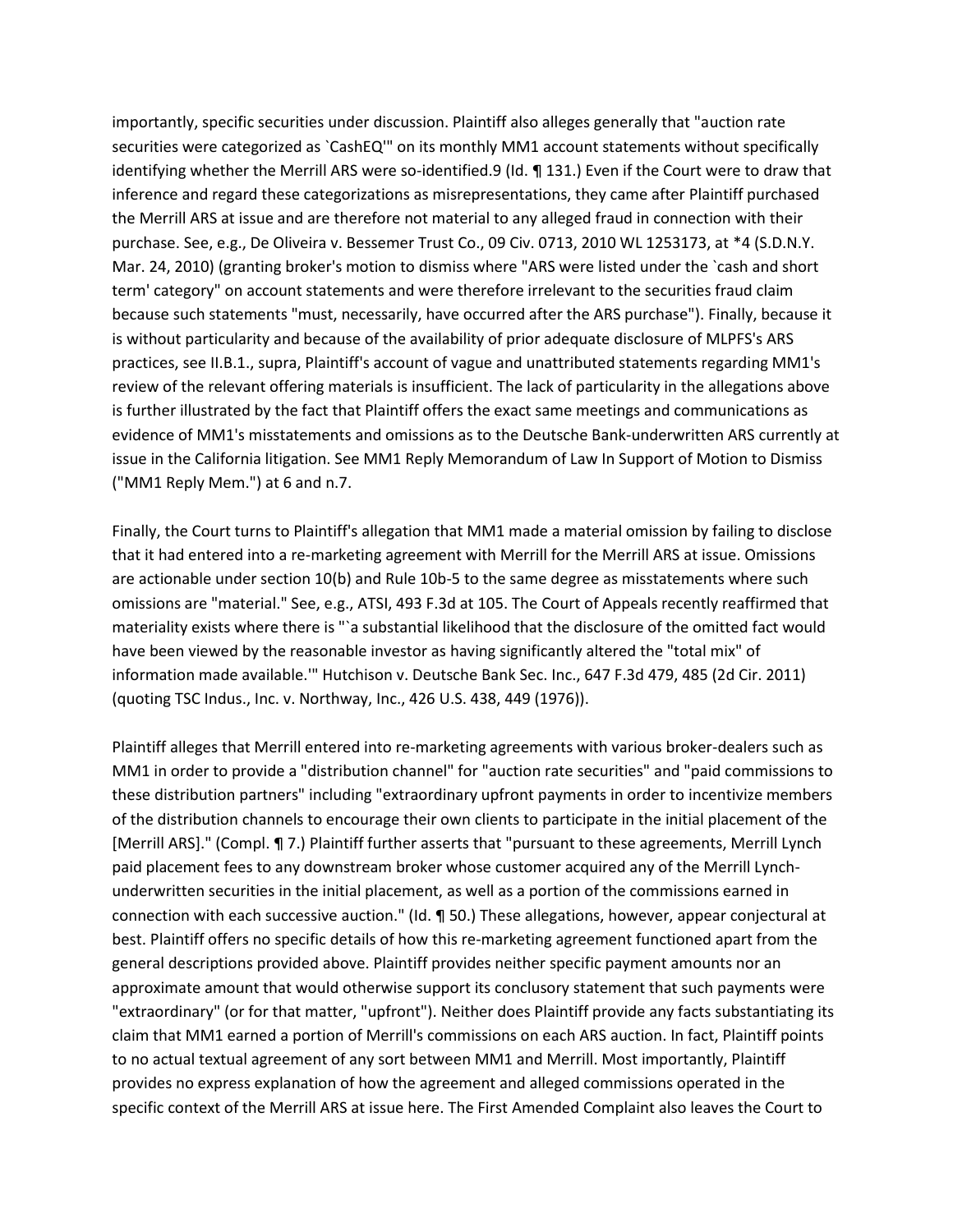speculate as to how Plaintiff learned of the existence of these alleged agreements if it was not aware of them at the time of purchase. Of course the Court must accept all non-conclusory factual allegations as true and draw all reasonable inferences in the Plaintiff's favor. Goldstein, 516 F.3d at 56. The allegations here present a close question.

Ultimately, even assuming these allegations are non-conclusory and therefore accepted as true, it does not appear that MM1's failure to disclose the existence of this arrangement is a material omission under the facts of this case. Materiality exists where there is a "substantial likelihood" that disclosure would significantly alter "the total mix of information made available," Matrixx Init., Inc. v. Siracusano, 131 S.Ct. 1309, 1318 (2011); Hutchison, 647 F.3d at 485 (international quotation marks omitted) (emphasis added), not the total mix of information of which Plaintiff claims it was subjectively aware, but the total mix of information made available, cf. TSC Indus., 426 U.S. at 445 (observing that materiality is governed by an objective standard). The gravamen of Plaintiff's claim regarding MM1's omission is that MM1 failed to disclose its relationship with Merrill so that it could receive "lucrative fees" for "further perpetrate[ing] the myth of a vibrant, liquid [ARS] market." (Compl. ¶ 7.) Implicit in this allegation is the assertion that the disclosure of a re-marketing agreement between Merrill and MM1 would have been substantially likely to alter the extent or quality of knowledge Plaintiff had regarding the content of and practices surrounding the underlying Merrill ARS. The Court rejects this contention.

For the reasons already described in II.B.1. and this section, supra, the Merrill ARS practices were adequately disclosed to Plaintiff following the SEC Order and Website Disclosure. Plaintiff also concedes that it received the relevant offering materials for the Merrill ARS at issue. (See id. ¶¶ 68, 79, 100, 103.) These facts are fatal to Plaintiff's implicit claim that MM1's failure to disclose the alleged Merrill agreement was a material omission likely to significantly alter "the `total mix' of information made available" to it in connection with the purchase of the Merrill ARS. See Hutchison, 647 F.3d at 485. Apart from concluding that MM1 "withheld material information," (Compl. ¶ 164,) nowhere in the First Amended Complaint does Plaintiff even allege that knowledge of the alleged re-marketing agreement itself would have affected its decision to purchase the Merrill ARS. Instead, Plaintiff repeatedly claims that it would have acted differently had it known of Merrill's "market manipulation" or "the absence of sufficient legitimate third-party demand" or "the true facts about the nature, risks, and liquidity" of the Merrill ARS. (See, e.g., id. ¶¶ 9, 142, 171.) These, however, are merely veiled allegations that MLPFS's ARS practices were not already adequately disclosed — a contention this Court has rejected. See, e.g., Merrill I, 704 F. Supp. 2d at 391 ("The market is not misled when a transaction's terms are fully disclosed."). For this reason, the Court concludes that Plaintiff has failed to allege adequately that MM1 made a material omission by failing to disclose its alleged re-marketing agreement with Merrill.10 Any theory of market manipulation advanced by Plaintiff fails for the same reason.

#### b. Reliance

Even if Plaintiff had adequately alleged the material misstatements above, each of its theories of section 10(b) and Rule 10b-5 fraud fails for lack of justifiable reliance. Plaintiff is not entitled to a presumption of reliance here as the allegations against MM1 do not primarily involve omissions, and this Court has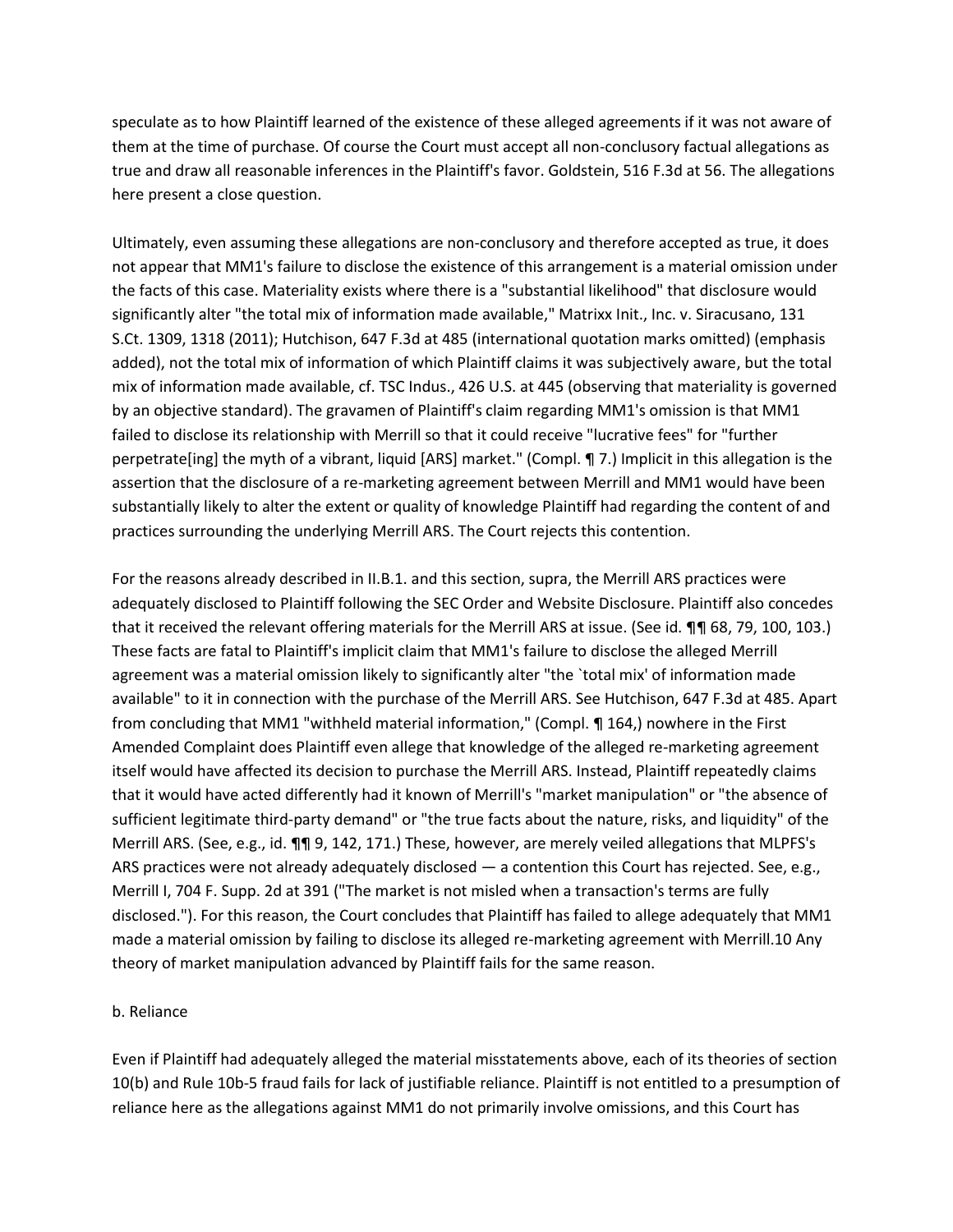already held that MLPFS's participation in the ARS market was fully disclosed to investors. See Merrill I, 704 F. Supp. 2d at 398; II.B.1., supra. To evaluate the reasonableness of a plaintiff's reliance, courts consider a variety of factors, such as:

(1) The sophistication and expertise of the plaintiff in financial and securities matters; (2) the existence of longstanding business or personal relationships; (3) access to the relevant information; (4) the existence of a fiduciary relationship; (5) concealment of the fraud; (6) the opportunity to detect the fraud; (7) whether the plaintiff initiated the stock transaction or sought to expedite the transaction; and (8) the generality or specificity of the misrepresentations. Merrill I, 704 F. Supp. 2d at 399 (citing Brown, 991 F.2d at 1032). As applied here, these factors weigh decidedly against Plaintiff.

First, an investor "may not justifiably rely on a misrepresentation if, through minimal diligence, the investor should have discovered the truth." Starr ex rel. Estate of Sampson v. Georgeson S'holder, Inc., 412 F.3d 103, 109 (2d Cir. 2005) (quoting Brown, 991 F.2d at 1032). Notwithstanding its advisee relationship with MM1, Plaintiff is a sophisticated and long-time institutional investor and had at its disposal the content of the SEC Order, the Website Disclosure, the individual offering materials for the particular Merrill ARS at issue, as well as various reports in the media. See, e.g., Hunt v. Alliance N. Am. Gov't Income Trust, Inc., 159 F.3d 723, 730 (2d Cir. 1998) (finding that in light of adequate disclosures, "no reasonable investor could have been misled"); Merrill I, 704 F. Supp. 2d at 401-03 (noting that, as here, plaintiffs could have accessed the SEC Order, Website Disclosure, and offering prospectuses with "minimal diligence"); In re Hyperion Sec. Litig., 93 Civ. 7179, 1995 WL 422480, at \*8 (S.D.N.Y. July 14, 1995) (finding "investor's failure to read risks disclosed in prospectus upon reliance on broker's oral statements unreasonable"); see also Heliotrope Gen., Inc. v. Ford Motor Co., 189 F.3d 971, 980-81 (9th Cir. 1999) (no duty to disclose information "that the market was aware of" from news articles and the like). Plaintiff's failure to avail itself of the public information made available is similarly unreasonable.

Moreover, MM1's alleged misstatements contained a high level of generality, severely weakening Plaintiff's claim of reasonable reliance. See, e.g., Ashland Inc. v. Morgan Stanley & Co., 700 F.Supp.2d 453, 471 (S.D.N.Y. 2010), aff'd, 652 F.3d 333 (2d Cir. 2011) ("As a sophisticated institution contemplating the investment of tens of millions of dollars [in ARS], it was unreasonable for [plaintiff] to rely upon the highly general statements alleged as misstatements in this case."); In re UBS ARS Litig., 2010 WL 2541166, at \*4 and n.5 (finding that a plaintiff's contention that defendant represented ARS to be "highly liquid and safe" was insufficient to establish material misrepresentation under Fed. R. Civ. P. 9(b) and the PSLRA). As detailed above, MM1's alleged statements in this case contain a similar level of generality, and Plaintiff fails to tie any of them specifically to the particular Merrill ARS at issue. Because this Circuit requires a minimum level of due diligence when investors are confronted with general statements such as these, Brown, 991 F.2d at 1032, Plaintiff cannot establish that its reliance on the MM1 statements was reasonable.

Finally, even if Plaintiff had engaged in a minimum inquiry into the nature of these Merrill ARS, any of the alleged misstatements attributed to MM1 are rendered immaterial and therefore improperly relied upon in light of the existing Website Disclosure and disclosed offering materials, which bespoke caution.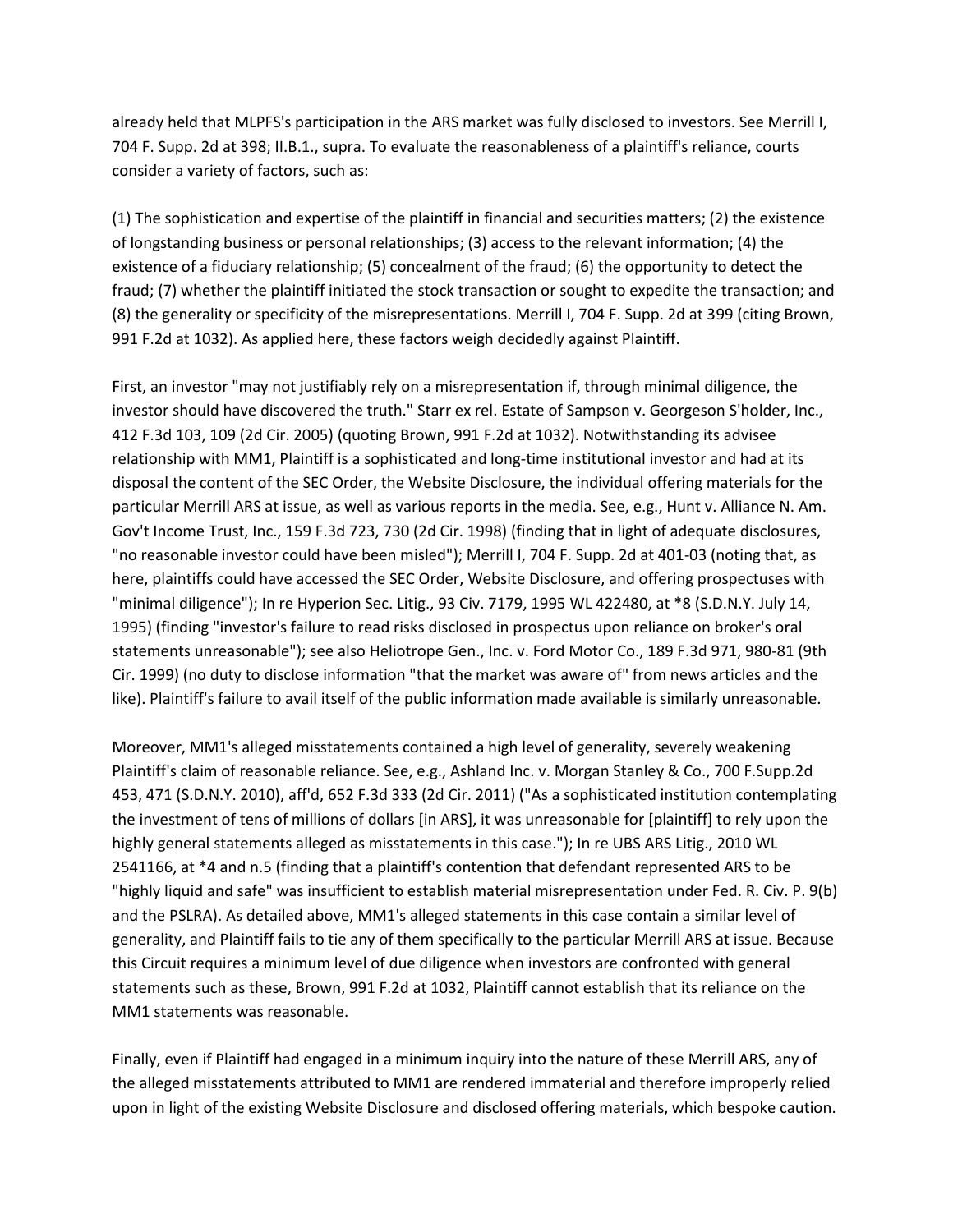See Halperin v. eBanker USA.com, Inc., 295 F.3d 352, 357 (2d Cir. 2002) ("Certain alleged misrepresentations in a stock offering are immaterial as a matter of law because it cannot be said that any reasonable investor would consider them important in light of adequate cautionary language set out in the same offering."); Ladmen Partners, Inc. v. Globalstar, Inc., 07 Civ. 0976, 2008 WL 4449280, at \*13 (S.D.N.Y. Sept. 30, 2008) ("[A]n alleged misstatement is not actionable where investors were adequately warned of the relevant investment risks.") Nor is it necessary that the cautionary language be contained in the same document or communication or derive from the same source. See, e.g., Kemp v. Universal Am. Fin. Corp., 05 Civ. 9883, 2007 WL 86942, at \*11 (S.D.N.Y. Jan. 10, 2007) (citing Halperin, 295 F.3d at 357) ("[C]autionary information need not be in the same document that contains the forward-looking statement, but must instead be reasonably available to investors and affect the total mix of information."). This Court has already concluded that such information was readily available, and Plaintiff cannot now claim that such "cautionary language did not expressly warn of or did not directly relate to the risk that brought about [Plaintiff's] loss." Halperin, 295 F.3d at 359. Plaintiff has not adequately pleaded that it justifiably relied on any of the statements attributed to MM1.

#### c. Scienter

As a final matter, Plaintiff's section 10(b) and Rule 10b-5 claims fail as a matter of law because Plaintiff fails to allege MM1 acted with the requisite scienter. "In order to plead scienter adequately under the PSLRA, a plaintiff must plead `with particularity facts giving rise to a strong inference that the defendant acted with the required state of mind.'" ECA, 553 F.3d at 198 (quoting 15 U.S.C. § 78u-4(b)(2) (emphasis added)). "The plaintiff may satisfy this requirement by alleging facts (1) showing that the defendants had both motive and opportunity to commit the fraud or (2) constituting strong circumstantial evidence of conscious misbehavior or recklessness." ATSI, 493 F.3d at 99 (emphasis added). Moreover, "in determining whether the pleaded facts give rise to a `strong' inference of scienter, the court must take into account plausible opposing inferences." Tellabs, 551 U.S. at 323. A complaint will survive "only if a reasonable person would deem the inference of scienter cogent and at least as compelling as any opposing inference one could draw from the facts alleged." Id. at 324.

Here, Plaintiff's scienter allegations with respect to MM1's alleged misrepresentations fail because they reduce to little more than a motive to earn a profit. While "personal gain may weigh heavily in favor of a scienter inference," Tellabs, 551 U.S. at 324, "[a]n allegation that defendants' motive was merely to increase or maintain profit such as this is insufficient." Defer I, 654 F. Supp. 2d at 217; see Novak, 216 F.3d at 307. The Court of Appeals has been clear that "similar allegations of a generalized motive that could be imputed to any for-profit endeavor" are not concrete enough to infer scienter. Defer I, 654 F. Supp. 2d at 217; see also Novak, 216 F.3d at 307. Indeed, Plaintiff alleges no concrete motive to defraud on the part of any individual at MM1 and does not tie any of the alleged misstatements at issue to the Merrill ARS themselves. Instead, Plaintiff appears to suggest that these statements were the product of MM1's general desire to maintain its fees. (See, e.g., Compl. ¶ 50.) These concerns amount to no more than a motive to "increase or maintain profit" that "could be imputed to any for-profit endeavor." Defer I, 654 F. Supp. at 217. For the reasons described in II.B.1., supra, these allegations are insufficient.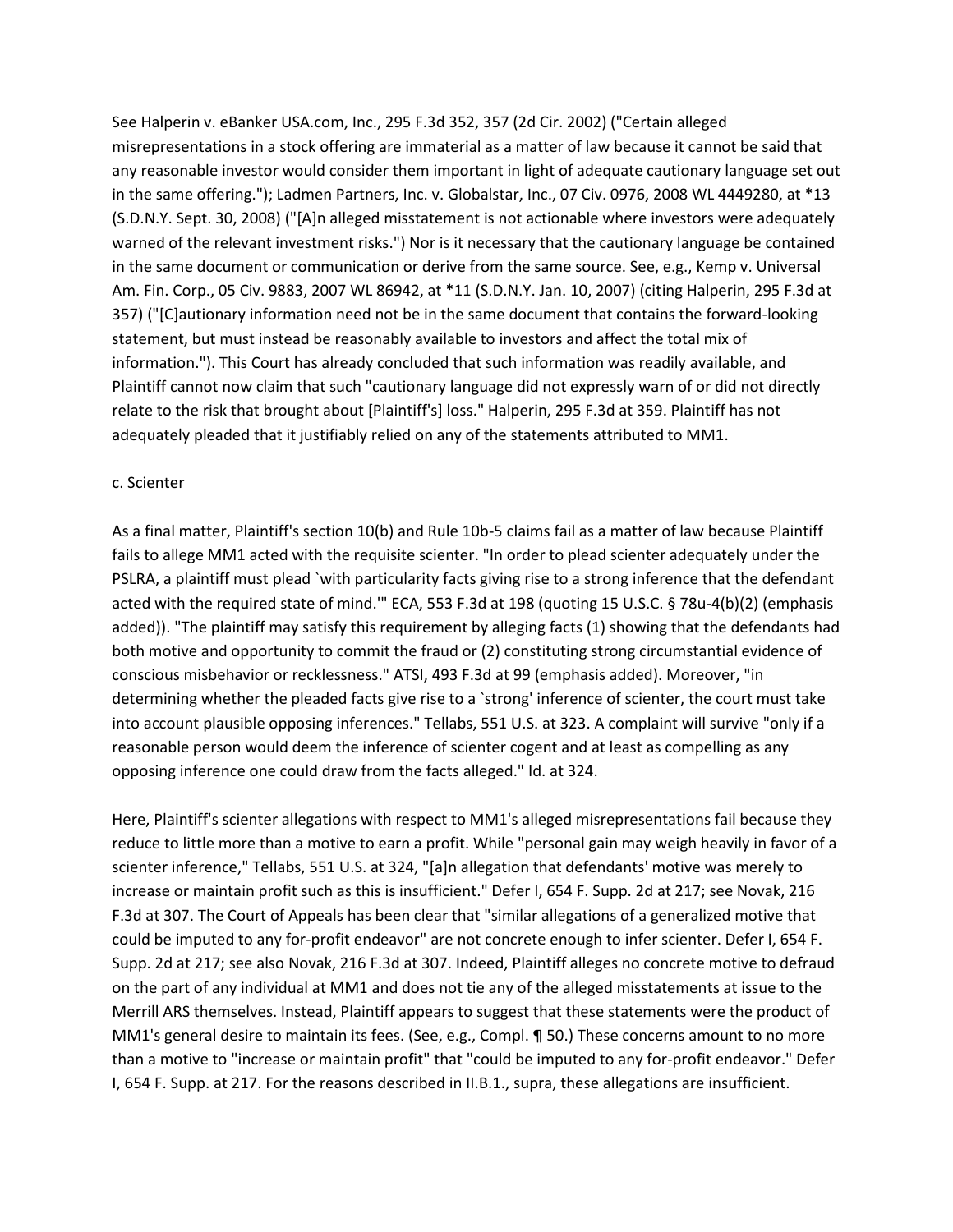A plaintiff who cannot make a scienter showing through motive and opportunity can still raise a strong inference of scienter through "strong circumstantial evidence," although "the strength of the circumstantial allegations must be correspondingly greater." ECA, 553 F.3d at 198-99. The Court of Appeals has held that "securities fraud claims typically have sufficed to state a claim based on recklessness when they have specifically alleged defendants' knowledge of facts or access to information contradicting their public statements." Novak, 216 F.3d at 308 (emphasis added). Recklessness is "not merely a heightened form of negligence," however, but instead "approximat[es] actual intent". Id. at 312. For a corporate defendant such as MM1, "pleaded facts must create a strong inference that someone whose intent could be imputed to the corporation acted with the requisite scienter." Teamsters Local 445, 531 F.3d at 195.

Plaintiff's scienter allegations fall short of the recklessness standard because Plaintiff does not allege, as it must, conduct that is "highly unreasonable and which represents an extreme departure from the standards of ordinary care." Defer I, 654 F. Supp. 2d at 219. Plaintiff's allegations attributing highly general statements regarding ARS liquidity and sub-prime exposure to VP Johnson and other unidentified and unspecified MM1 employees cannot carry this heavy burden. See, e.g., De Oliveira, 2010 WL 1253173, at \*1-2, 5 (finding insufficient scienter allegations where Plaintiff had communicated an aversion to "any risky or long-term investments" and where Defendant was alleged to have told Plaintiff that ARS were "safe, cash-equivalent investments" and that it was "inconceivable that such an auction would fail") (internal quotation marks omitted).11 An adequate allegation of scienter in the securities fraud context requires something "approximating actual intent," and not merely a heightened form of negligence. Novak, 216 F.3d at 312. Plaintiff does not satisfy that burden here.

Regarding any alleged failure to disclose material facts, Plaintiff fails to allege with specificity exactly what MM1 knew about the nature of the Merrill ARS that was not already publicly available. Instead, Plaintiff makes the conclusory allegations that MM1 "was aware that participating broker-dealers placed supporting bids in nearly every auction," that "there was no liquid market for auction rate securities, that broker-dealer bids cleared a significant percentage of auctions, and that the appearance of a market was entirely dependent upon broker-dealer participation." (Compl. ¶ 133.) These allegations are unsupported by specific facts apportioning knowledge to specific MM1 employees or specifically relating to the Merrill ARS at issue. Moreover, they are largely irrelevant in light of information already available in the ARS marketplace. In these circumstances, "recklessness cannot be inferred from the failure to disclose." See Kalnit, 264 F.3d at 143. When adequate disclosures are made, it cannot be said that a defendant's conduct is "highly unreasonable and . . . represents an extreme departure from the standards of ordinary care." Defer I, 654 F. Supp. 2d at 219.

Insufficient scienter allegations are also fatal to Plaintiff's alternative theory of 10b-5 fraud to the extent it was raised in the First Amended Complaint. Plaintiff's "unsuitability" theory requires adequate allegations that "the defendant knew or reasonably believed the securities were unsuited to the buyer's needs" and "that, with scienter, the defendant made material misrepresentations (or, owing a duty to the buyer, failed to disclose material information) relating to the suitability of the securities." Louros, 367 F. Supp. 2d at 585 (citing Brown, 991 F.2d at 1031). In light of this Court's discussion of the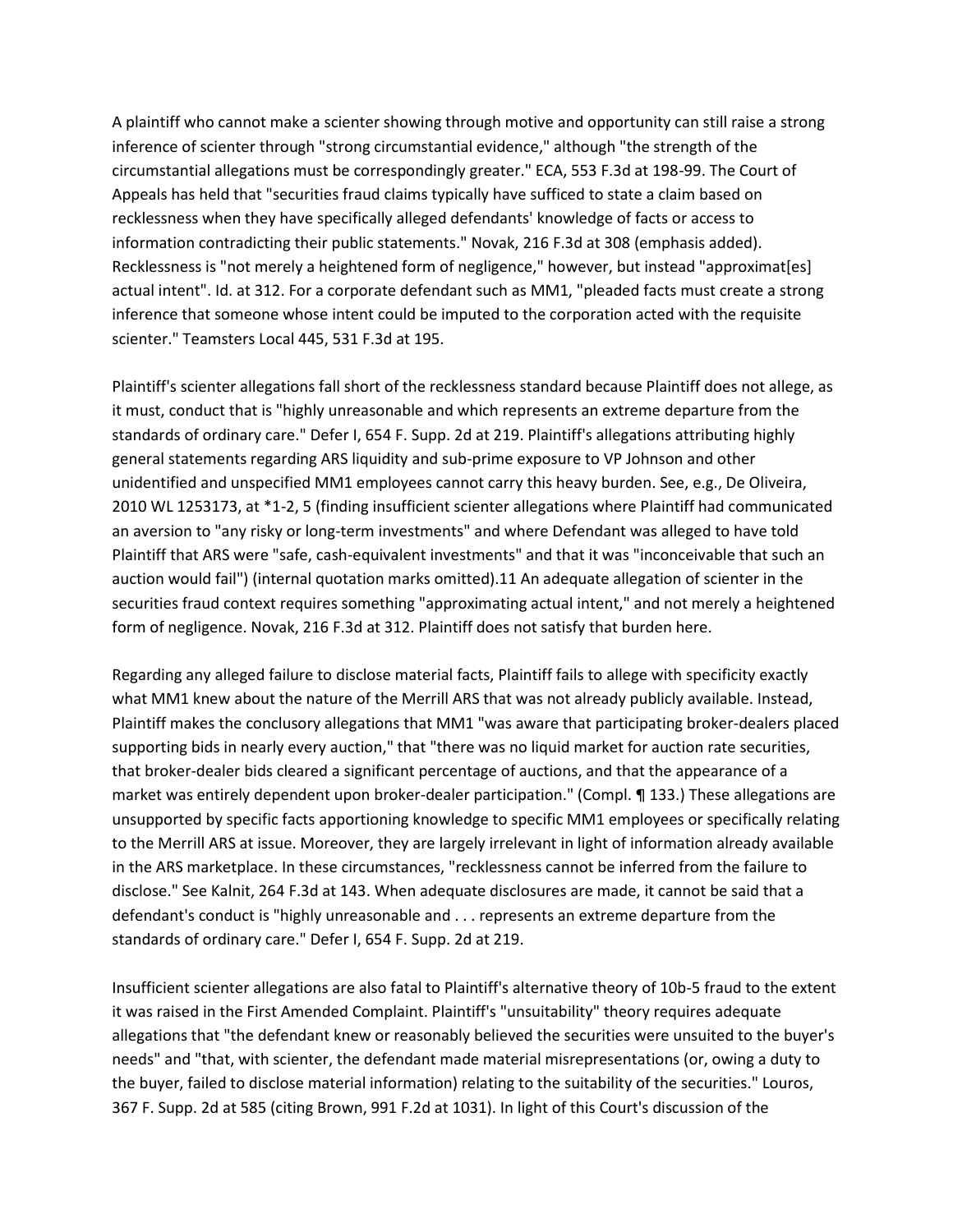materiality of MM1's alleged misstatements and omissions, Plaintiff fails to allege in anything but the most conclusory terms MM1's knowledge that the Merrill ARS were unsuited to Plaintiff's needs. Tellingly, Plaintiff attempts to have it both ways on this point, alternatively claiming that MM1 "knew or reasonably should have known . . . the risks associated with auction rate securities generally and with the specific auction rate securities sold to LP in particular," (Compl. ¶ 136,) while simultaneously stating that "[i]n reality . . . Money Market One either did not read or did not understand the offering materials before recommending that LP invest its working capital in suitable securities," (id. ¶ 135.) Plaintiff's own second allegation reveals the conclusory nature of the first. In any event, neither allegation satisfies Plaintiff's own proposed framework for analyzing the knowledge and scienter requirements of a 10b-5 "unsuitability" claim. (See Pl. MM1 Mem. at 9.) Because scienter requires more than "merely a heightened form of negligence," Novak, 216 F.3d at 312, Plaintiff has failed to allege it adequately.

## d. Conclusion

For the reasons states above, Plaintiff's section 10(b) claims suffer from a lack of any actionable misstatement or omission. Plaintiff also has not adequately alleged its justifiable reliance on MM1's alleged misstatements or omissions or that MM1 acted with the requisite scienter. A failure on any one of these elements necessitates dismissal. Good Hill Partners, 583 F. Supp. 2d at 520-21. Plaintiff's section 10(b) claims against MM1 therefore fail and are dismissed with prejudice because the claims cannot be remedied by further amendment of the complaint.

## 2. SLRA Rule 11 Finding

The PSLRA requires courts "upon final adjudication of the action" to make specific Rule 11 findings. 15 U.S.C. § 78u-4(c)(1). "[L]iability for Rule 11 violations requires only a showing of objective unreasonableness on the part of the attorney or client signing the papers." ATSI, 579 F.3d at 150 (internal quotation marks omitted). Plaintiff's claims were not harassing or frivolous, and MM1 did not affirmatively allege any improper conduct or move for sanctions. Therefore, the Court finds no basis to conclude that Plaintiff or its counsel violated their obligations under Rule 11(b).

## 3. California State Law Claims

## a. California Securities Laws

Plaintiff fails to state claims against MM1 for violations of Cal. Corp. Code §§ 25400 (private right of action under § 25500), 25401 (private right of action under § 25501), and 25504.1.

Plaintiff fails to state claims against MM1 under Cal. Corp. Code §§ 25400 (25500) and 25401 (25501) because, as discussed in Part II.C.1.a., supra, Plaintiff fails adequately to allege MM1's material misstatements or omissions in relation to these ARS. Section 25400(d) makes it unlawful for a brokerdealer "to make, for the purpose of inducing the purchase or sale of such security by others, any statement which was, at the time and in the light of the circumstances under which it was made, false or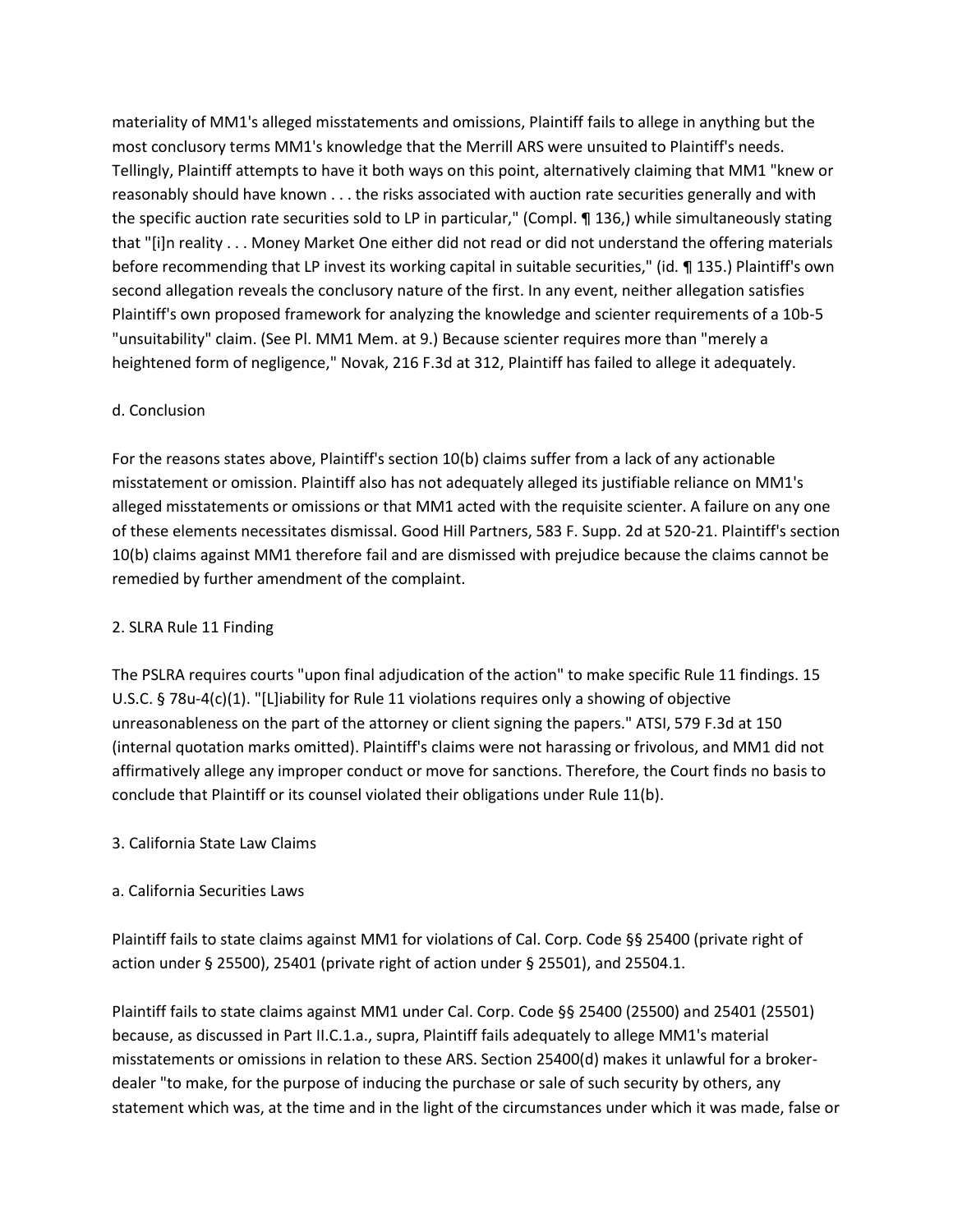misleading with respect to any material fact, or which omitted to state any material fact necessary in order to make the statements made, in the light of the circumstances under which they were made, not misleading, and which he knew or had reasonable ground to believe was so false or misleading." Cal. Corp. Code § 25400(d). Section 25401 makes it "unlawful for any person to offer or sell a security in this state . . . by means of any written or oral communication which includes an untrue statement of a material fact or omits to state a material fact . . . ." Cal. Corp. Code § 25401. While § 25500 "avoid[s] the requirement of `actual reliance'," Bowdon v. Robinson, 136 Cal.Rptr. 871, 878 (Cal Ct. App. 1977), both § 25500 and § 25401 are claims sounding in fraud and are subject to the heightened pleading standard set forth in Fed. R. Civ. P. 9(b) as well as the general requirement that the pleadings raise a "plausible" and not merely possible claim for relief. Iqbal, 129 S.Ct. at 1949. For the reasons articulated above, Plaintiff has not met this burden. Moreover, to the extent Plaintiff predicates its § 25500 and § 25401 claims on MM1's alleged failure to disclose a remarketing agreement with Merrill, Plaintiff's claim suffers the same failing as its federal claims on the issue of materiality. See II.C.1.a, supra; see also Ins. Underwriters Clearing House, 184 Cal. App. 3d at 1526 ("The test of materiality under the California Corporations Code is the same [as under federal securities law].").

Cal. Corp. Code § 25500 provides a private right of action against § 25400 violators where a Plaintiff "purchases or sells any security at a price which was affected by such act or transaction." Cal. Corp. Code § 25500 (emphasis added). Plaintiff argues that the value of these ARS was inherently tied to their liquidity and that had MM1 disclosed MLPFS's market participation and the possibility of market failure, it would not have purchased them at their offered value. (Pl. MM1 Mem. at 26.) To the extent, however, that Plaintiff predicates these claims on MM1's alleged failure to disclose MLPFS's market participation or the ARS subprime exposure, (see Compl. ¶¶ 187-88,) this Court has already determined that such facts were readily available in the marketplace. See II.B.1.a and II.C.1.a, supra. Plaintiff cannot therefore satisfy its own proffered minimum showing that the price it paid for the Merrill ARS was in any way "affected by" MM1's conduct. See Pl. MM1 Mem. at 26 (citing 1 Marsh & Volk, Practice Under the California Securities Law § 14.05(6) (2007)). Plaintiff thus has not pled its § 25400 and §25401 claims with sufficient particularity to survive MM1's motion to dismiss.

Finally, Plaintiff fails to state a material assistance liability claim under section 25504.1 because the underlying claims for violations of California securities law fail. See Cal. Corp. Code § 25504.1 (providing for joint and several liability for material assistance predicated upon an underlying violation).

## b. Common Law Fraud

The parties agree that the elements of common law fraud essentially mirror those involved in the section 10(b) claims. (Pl. MM1 Mem. at 24; MM1 Mem. at 9.) Thus, for the same reasons that Plaintiff's section 10(b) claims fail, this claim fails. See, e.g., In re 3 Com Sec. Litig., 761 F. Supp. at 1415.

c. Common Law Negligent Misrepresentation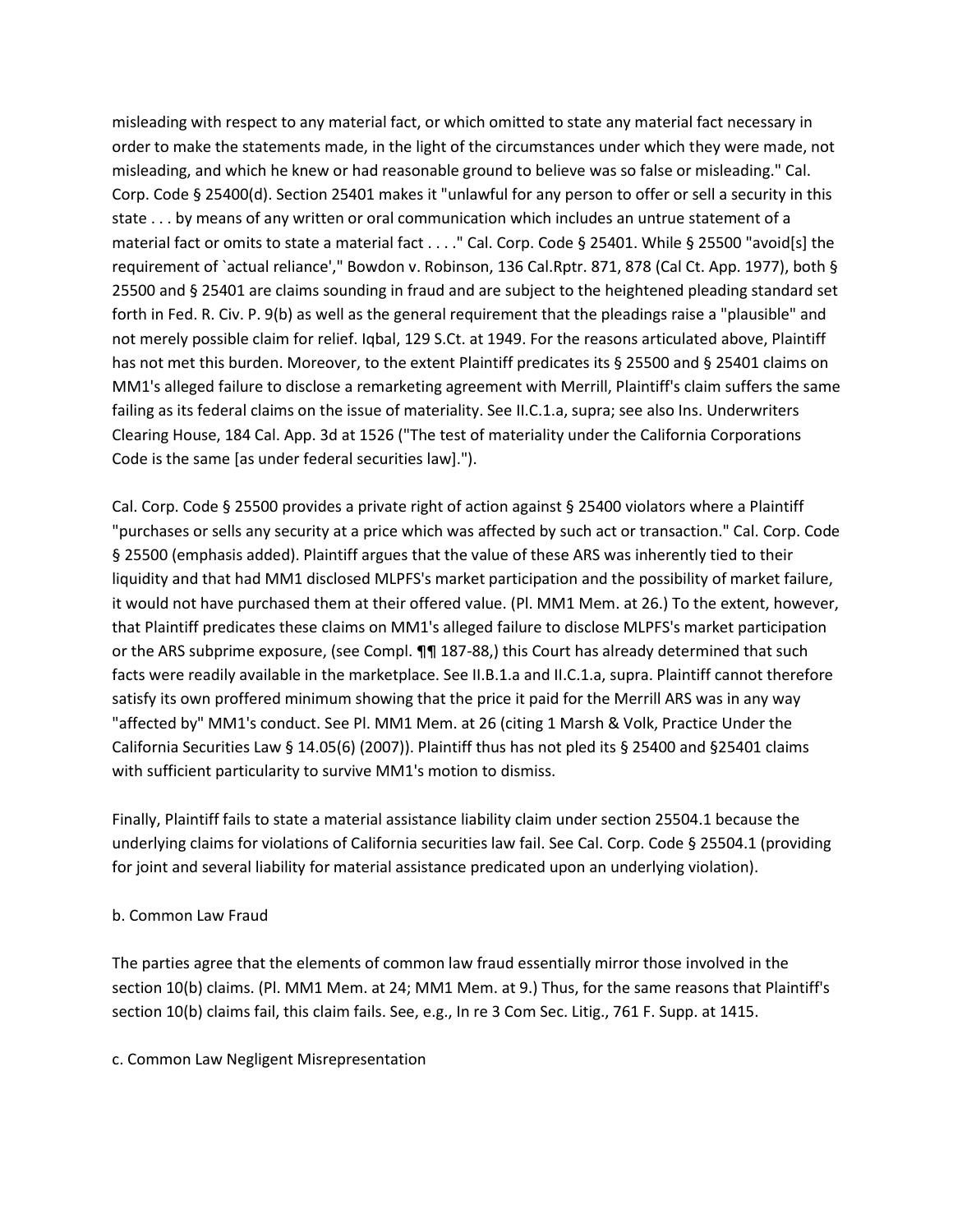The parties dispute the applicable law here. Plaintiff proposes the use of California common law, while MM1 urges the use of New York common law. (Pl. MM1 Mem. at 18-21, 23-24; MM1 Mem. at 10.) MM1 further proposes that under applicable New York law Plaintiff's negligent representation claims are precluded by New York's Martin Act, N.Y. Gen. Bus. Law § 352 to § 359-h. (MM1 Mem. at 10.) The Court need not reach the choice-of-law issue here to decide MM1's motion to dismiss this claim, however, as the application of either the California or New York common law of negligent misrepresentation requires dismissal for lack of reasonable (justifiable) reliance.12

In order to state a claim of negligent misrepresentation under California law, Plaintiff must allege: (1) the misrepresentation of a past or existing material fact, (2) without reasonable ground for believing it to be true, (3) with intent to induce another's reliance on the fact misrepresented, (4) justifiable reliance on the misrepresentation, and (5) resulting damages. Apollo Capital Fund, LLC v. Roth Capital Partners, LLC, 70 Cal.Rptr.3d 199, 213 (Cal. Ct. App. 2007). Similarly, under New York law Plaintiff must allege that: (1) the defendant had a duty, as a result of a special relationship, to give correct information, (2) the defendant made a false representation that he or she should have known was incorrect, (3) the information supplied in the representation was known by the defendant to be desired by the plaintiff for a serious purpose, (4) the plaintiff intended to rely and act upon it, and (5) the plaintiff reasonably relied on it to his or her detriment. Hydro Investors, Inc. v. Trafalgar Power Inc., 227 F.3d 8, 20 (2d Cir. 2000). For the reasons described above in II.C.1.b., supra (namely that Plaintiff is a sophisticated and long-time institutional investor and had access to the SEC Order, Website Disclosure, and individual offering materials for the Merrill ARS), Plaintiff cannot allege a justifiable or reasonable reliance on highly general MM1 statements notwithstanding its advisee relationship with MM1. For that reason, Plaintiff's claim of negligent misrepresentation fails as a matter of both California and New York law.

## d. Common Law Breach of Fiduciary Duty

Under California law,13 a claim for breach of fiduciary duty requires the proving of three elements: "1) the existence of a fiduciary duty; 2) a breach of the fiduciary duty; and 3) resulting damage." Pellegrini v. Weiss, 165 Cal.App.4th 515, 524 (Cal. Ct. App. 2008). California law makes clear that broker-dealers and financial advisors owe a general fiduciary duty to their clients. See, e.g., Duffy v. Cavalier, 215 Cal.App.3d 1517, 1536 n.10 (Cal. Ct. App. 1989) ("[T]here is in all cases a fiduciary duty owed by a stockbroker to his or her customers."). The scope of this duty, however, depends on the specific facts and circumstances presented, including "the relative sophistication and experience of the customer; the customer's ability to evaluate the broker's recommendations and exercise an independent judgment thereon; the nature of the account, whether discretionary or non-discretionary; and the actual financial situation and needs of the customer." Id. Where, as here, Plaintiff is a sophisticated institutional investor with a history of trading in some \$300 million worth of ARS securities, MM1's fiduciary obligations to Plaintiff are not as absolute as where a client is relatively unsophisticated. See, e.g., Leboce, S.A. v. Merrill Lynch, Pierce, Fenner & Smith, Inc., 709 F.2d 605, 607 (9th Cir. 1983) ("We have not found nor has [Plaintiff] cited to us any California cases imposing fiduciary duties on a broker in favor of an investor of [Plaintiff's] sophistication and independence."). More recent cases, however, have found that some minimal duty may extend to even a sophisticated investor where a broker assumes a "continuing obligation to advise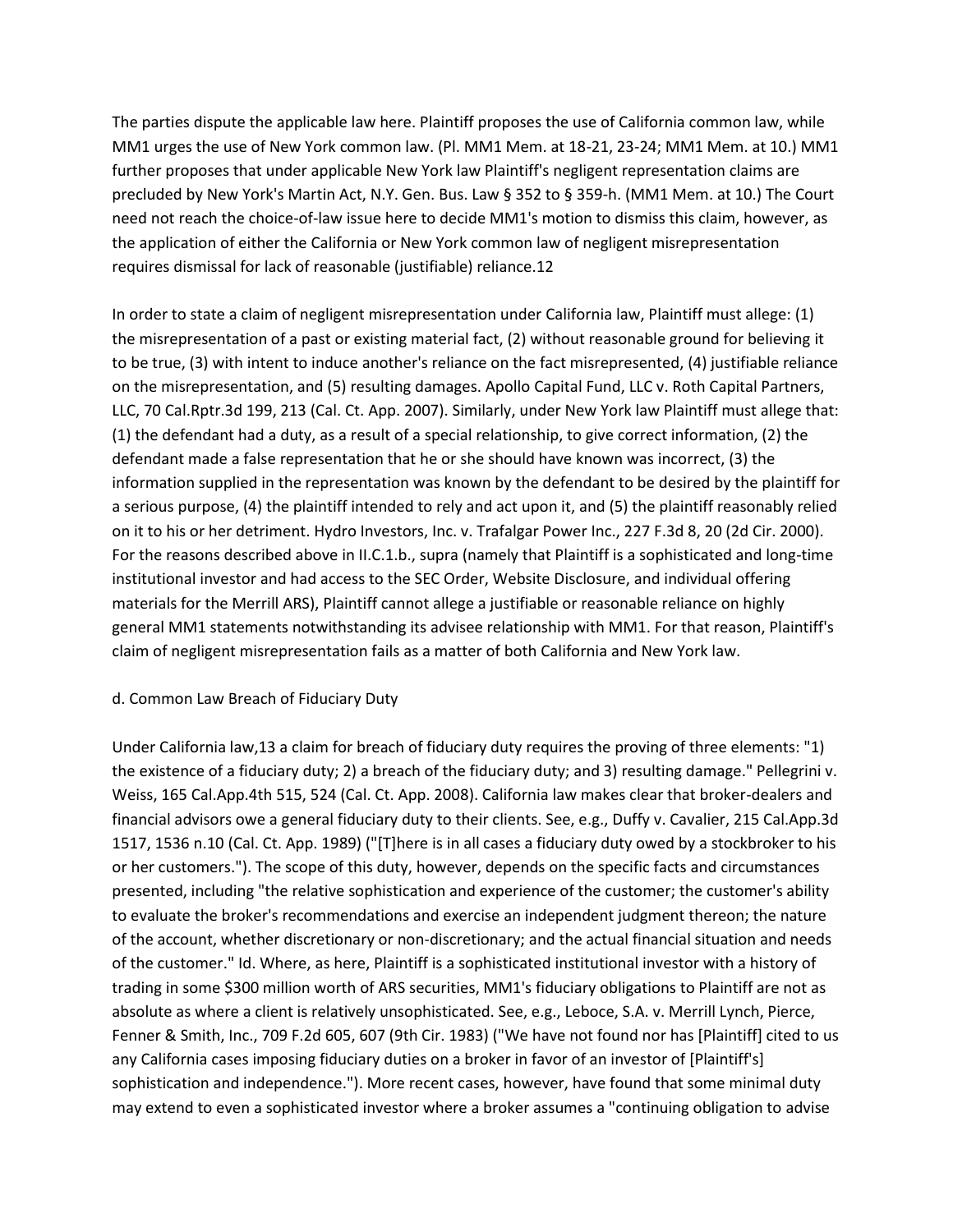his clients of information that affects their securities." See, e.g., Caravan Mobile Home Sales, Inc. v. Lehman Bros. Kuhn Loeb, Inc., 769 F.2d 561 (9th Cir. 1985) (stating that brokers owed a fiduciary duty to clients where they had "exercised continuing control over [the client's] account or acted as investment advisors"); see also Duffy, 215 Cal. App. 3d at 1536 n.10 ("To the extent there is language in Leboce, Caravan, or any other federal case purporting to interpret California law as not imposing any fiduciary duty on a stockbroker unless he or she exercises continuing control over the customer's account or acts as an `investment counselor,' we are in disagreement with the federal courts of appeals."). In this case, Plaintiff describes MM1 as its "broker-dealer and trusted financial advisor" and describes an ongoing relationship in which it "made investments based on Money Market One's recommendations." (Compl. ¶¶ 2. 127-130, 229.) Accepting these allegations as true, Plaintiff has sufficiently alleged the existence of at least some minimal fiduciary duty under California law.

Plaintiff specifically alleges that MM1 breached its duty to act "with the highest good faith" and to "exercise reasonable care" by, without limitation, recommending investments inconsistent with Plaintiff's instructions and investment goals, failing to identify and communicate tangible market risks to which Plaintiff's portfolio was exposed, representing ARS as short-term liquid investments, and failing to disclose its re-marketing agreement with Merrill. (Id. ¶¶ 229-237.) The final required element of a breach of fiduciary duty claim, however, is that such breach proximately causes Plaintiff's damages. See Pellegrini, 165 Cal. App. 4th at 524. Of the specific breaches alleged by Plaintiff in the First Amended Complaint, this Court has already concluded that MM1's purported representation as to the ARS maturity dates and its alleged failure to disclose its re-marketing agreement with Merrill are not actionable because Plaintiff cannot, as it must, allege that these breaches proximately caused its stated losses. See II.C.1.a, II.C.1.c. and n.11, supra; accord De Oliveira, 2010 WL 1253173, at \*6 ("These allegations relate to the ARS auctions, not to their maturities. Plaintiff has not alleged, nor is it likely that he could allege, that it was the long-term nature of the ARS which materialized to cause his loss.") To the extent, however, that Plaintiff alleges that MM1 breached a fiduciary duty in recommending unsuitable investments with sub-prime exposure in light of its investment criteria, that the market for these securities failed as a result of their sub-prime exposure, and that MM1 failed adequately to respond to Plaintiff's inquiries into the ARS when it could still have sold some portion in a thenfunctioning ARS market, (Compl. ¶¶ 128, 135, 137-38, 140, 143, 148-49; Pl. MM1 Mem. at 5,) Plaintiff has stated a valid claim.

A breach of fiduciary duty is not a claim sounding in fraud, and the liberal pleading standard embodied in Fed. R. Civ. P. 8(a) applies. Because Plaintiff has therefore sufficiently pled the existence of at least a minimal fiduciary duty owed to it by MM1, alleged specific breaches of that duty, and claimed concrete damages resulting from those breaches (Compl. ¶¶ 2, 127-138, 229-237,) Plaintiff's claim survives MM1's motion to dismiss.

## D. MM1's Motion to Strike

The parties appear to agree that punitive damages are not available under with the Federal Securities Laws or the California Corporations Code. See, e.g., Memorandum of Law in Support of MM1's Motion